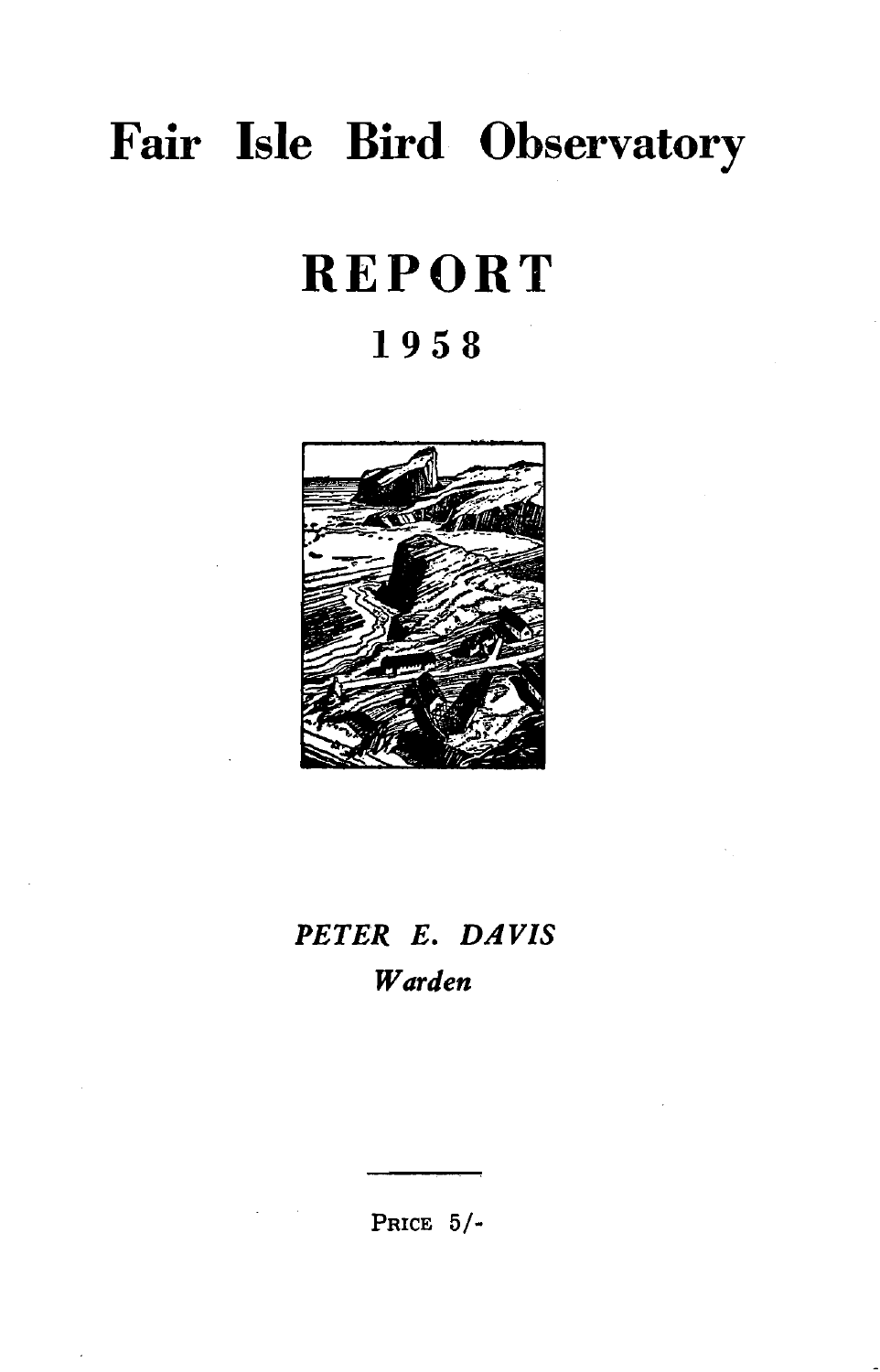# *Fair Isle Bird Observatory Trust*

#### *Trustee8*

Dr James W. Campbell; Dr John Berry; Mr A. G. S. Bryson; Dr F. Fraser Darling; Mr James Fisher; Col. W. M. Logan Home; Cmdr. Sir G. Hughes-Onslow, R.N.; Mr G. T. Kay; Professor M. F. M. Meiklejohn; Col. R. Meinertzhagen; Mr E. M. Nicholson; 1\'11' Peter Scott; Dr A. C. Stephen; Sir A. Landsborough Thomson; Professor V. C. Wynne-Edwards.

*Chairman* :- Mr Arthur B. Duncan.

*Hon. Secretary:-Mr* George Waterston, 21 Regent Terr., Edinburgh 7. *Hon. Treasurer* :- Mr Ian R. Pitman, 48 Castle Street, Edinburgh 2.

*Warden* :- Mr Peter E. Davis, The Bird Observatory, Fair Isle, Shetland. (Tel.: Fair Isle 8).

*Solicitors* :-J. & F. Anderson, W.S., 48 Castle Street, Edinburgh 2. *Auditor8* :-Lindsay, Jamieson and Haldane, C.A., 24 St Andrew Square, Edinburgh.

*Bankers* :-The Bank of Scotland, 64 George Streeet, Edinburgh 2.

*ANNUAL SUBSORIPTION* - *"Friend of Fair Isle"* - *ONE GUINEA.* 

*Plea8B 8upport by Donation or Legacy-*

#### THE FAIR ISLE BIRD OBSERVATORY ENDOWMENT FUND.

With the generous help of the Pilgrim Trust, the Observatory Trustees have established an Endowment Fund for Ornithology and Bird Preservation in Scotland. The objects are :—To establish the Fair Isle Bird Observatory on a permanent financial basis; to extend Fair Isle research methods to other stations in Scotland; and finally to develop Bird Sanctuaries and Bird Protection in general.

Capital subscribed to the Fund will be held as a permanent Endowment by the Trustees and cannot be spent. Income from the Fund will be carefully used by the Bird Observatory Executive Committee in keeping with the above objects.

Please write to the Hon. Secretary for particulars.

GEORGE WATERSTON, *Hon. Secretary.* 

21 Regent Terrace, EDINBURGH 7.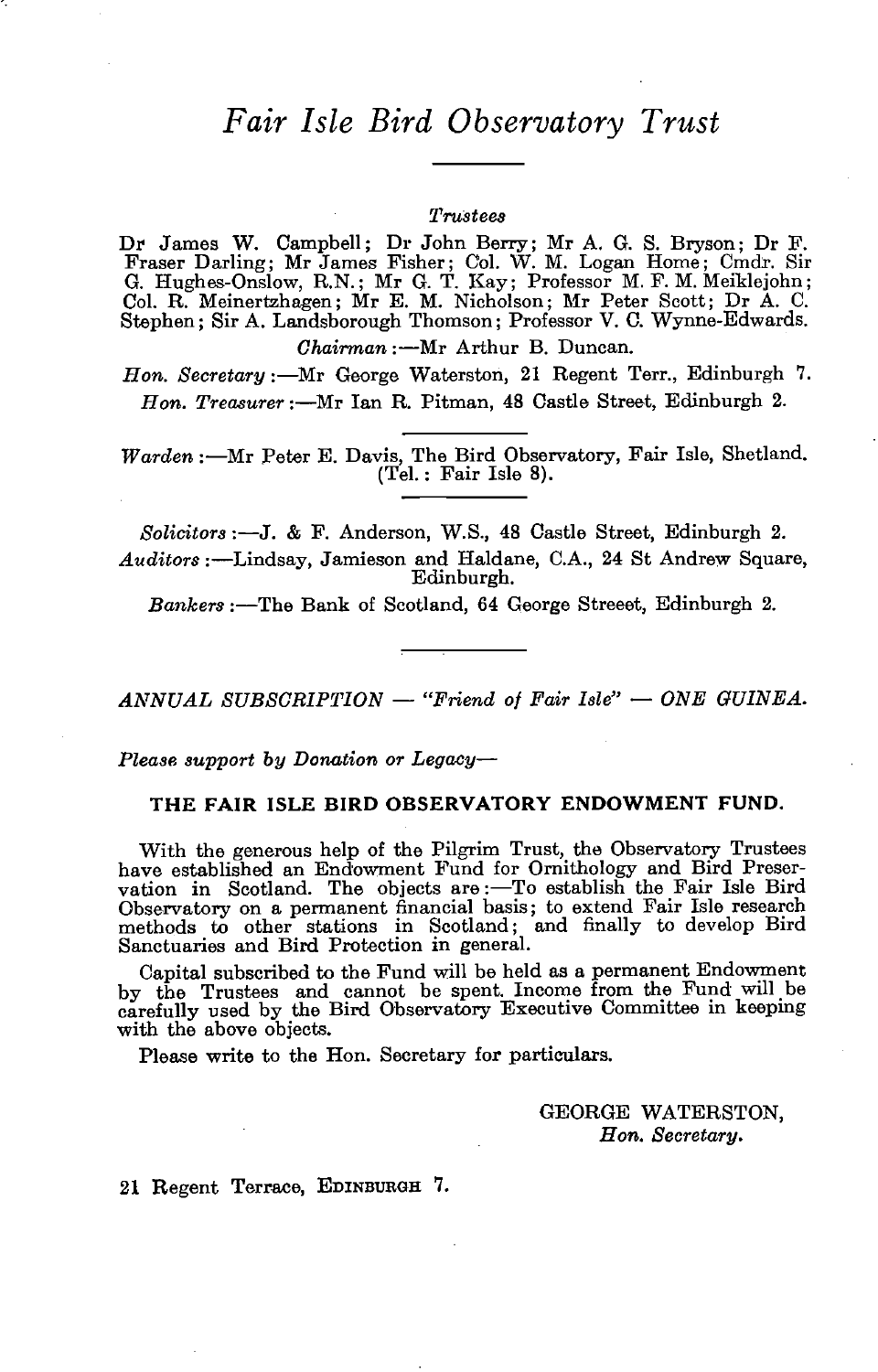*Fair Isle Bird Observatory Trust* 

# **Annual Report for 1958**

# **FOREWORD**

**THIS** year's report covers a period when the season was longer than ever before—Mr and Mrs Davis being on the island from 29th January till 18th December.

Not only was it the longest stay that the Warden has ever. had on the island but it was a year of quite outstanding ornithological interest with a remarkable list of rare birds recorded even by Fair Isle standards-of all this you will read in the body of the report. During the year,  $\overline{4579}$ birds of 101 species were caught and ringed-the first time that any British ringing organisation has topped the century of species in a season. The ringing recoveries (see p. 15) indicate clearly the value of this work.

While ornithologically none of us have ever had any doubts of the success of the enterprise, there have been times when we were worried about the financial future. Although the situation has improved immeasurably it would be foolish to be complacent. Last year we began to recoup our losses and this satisfactory trend has been continued this year. We do, however, depend very largely on our "Friends of Fair Isle," who contribute their annual guinea to keep the Observatory going and to cover the cost of our Reports and Bulletins. We· hope, therefore, that you will continue to subscribe to the Trust and perhaps persuade some of your friends to support us as well.

I cannot praise too highly the enthusiasm and continuous hard work of Mr and Mrs Davis and the other members of the Staff to whom the improvement in our position is in an overwhelming measure due.

ARTHUR B. DUNCAN,

Chairman.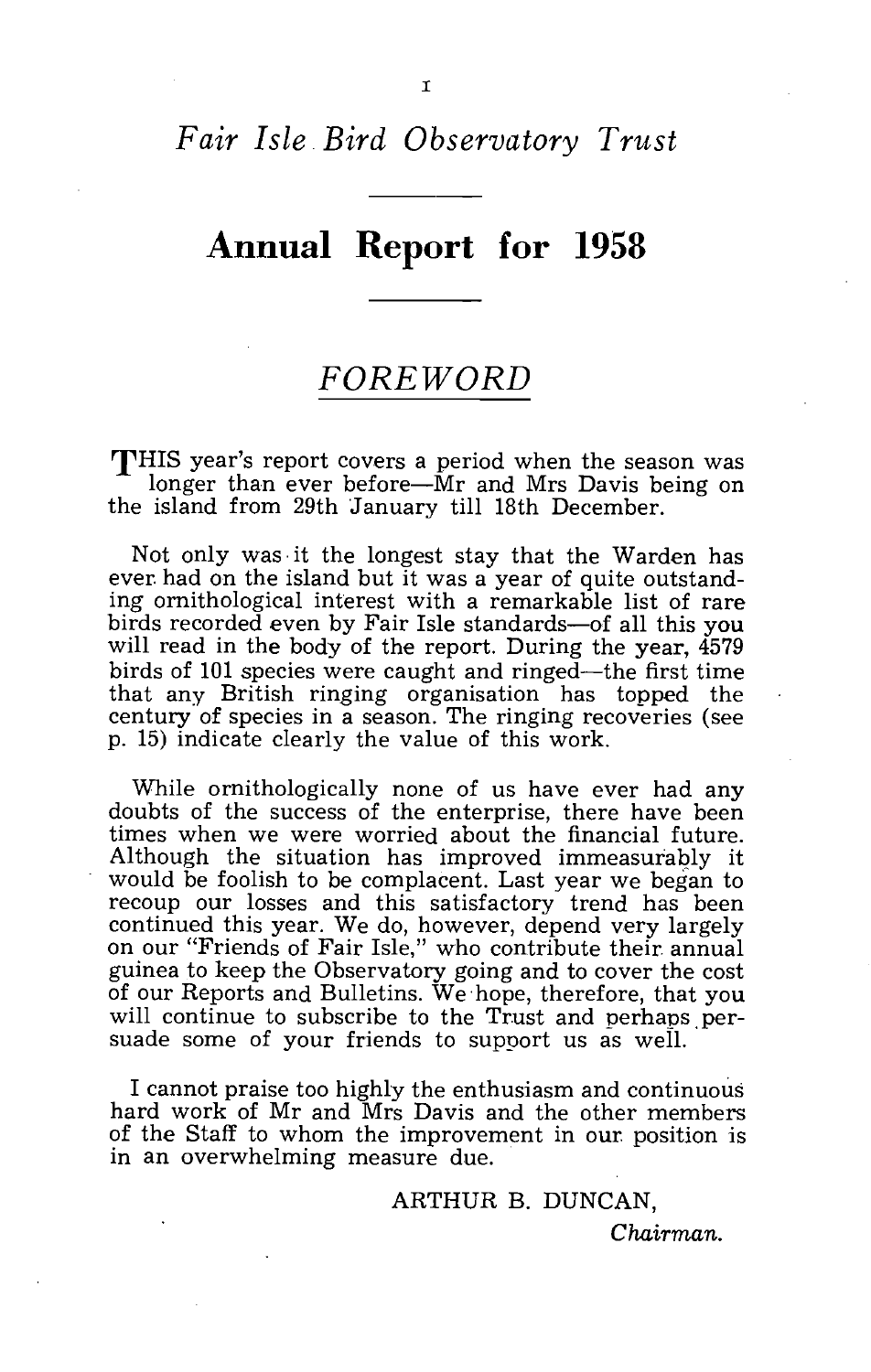# *Fair Isle Bird Observatory Trust*

# **TREASURER'S REPORT**

*Hostel Account.* 

You may remember that last year I called attention to the remarkable achievement of Peter Davis and his wife in showing a profit of £383 on the running of the Hostel. This year the profit shown in the Hostel Account diminished to £90 owing to a drop of £50 in receipts and a considerable, but unavoidable, increase in wages and in the cost of provisions. However, it was found after the audit was completed that a sum of  $\angle E105$  was still due by the Zetland County Council for meals supplied to their men during the year. This figure will be included in the 1959 Account, and brings the true profit to £195.

Our intention has been to so arrange our affairs that we can avoid an over-all deficit each year, provided that the Hostel breaks even. It has more than achieved this for two years in succession and I should like once more to emphasise the debt of gratitude that we owe to Peter and his wife for their hard work and skill.

#### *Trust Revenue Account.*

As a result of our efforts over the last two years expenditure has been cut to a basic minimum consistent with keeping the Friends of Fair. Isle reasonably in touch with affairs through the medium of the Bulletins. For 1958 expenditure was well under  $£1,000$  mainly as a result of giving up the India Street headquarters and of a considerable reduction in salaries.

On the income side subscriptions are slightly down, together with the Tax recovered, and there is an increase in income from the Endowment Fund. Apart from legacy and donations, totalling £250, and excluding the Hostel profit, our annual income was £1,047 against an expenditure of £949. This is extremely satisfactory, but, as I pointed out previously, the maintenance of this annual credit position depends on the continued support of Friends of Fair Isle, preferably through seven year Covenants with their Tax advantages, or, alternatively, upon a large increase in the capital of the Endowment Fund.

May I therefore appeal to you all to encourage new subscribers and to remember that every donation or legacy to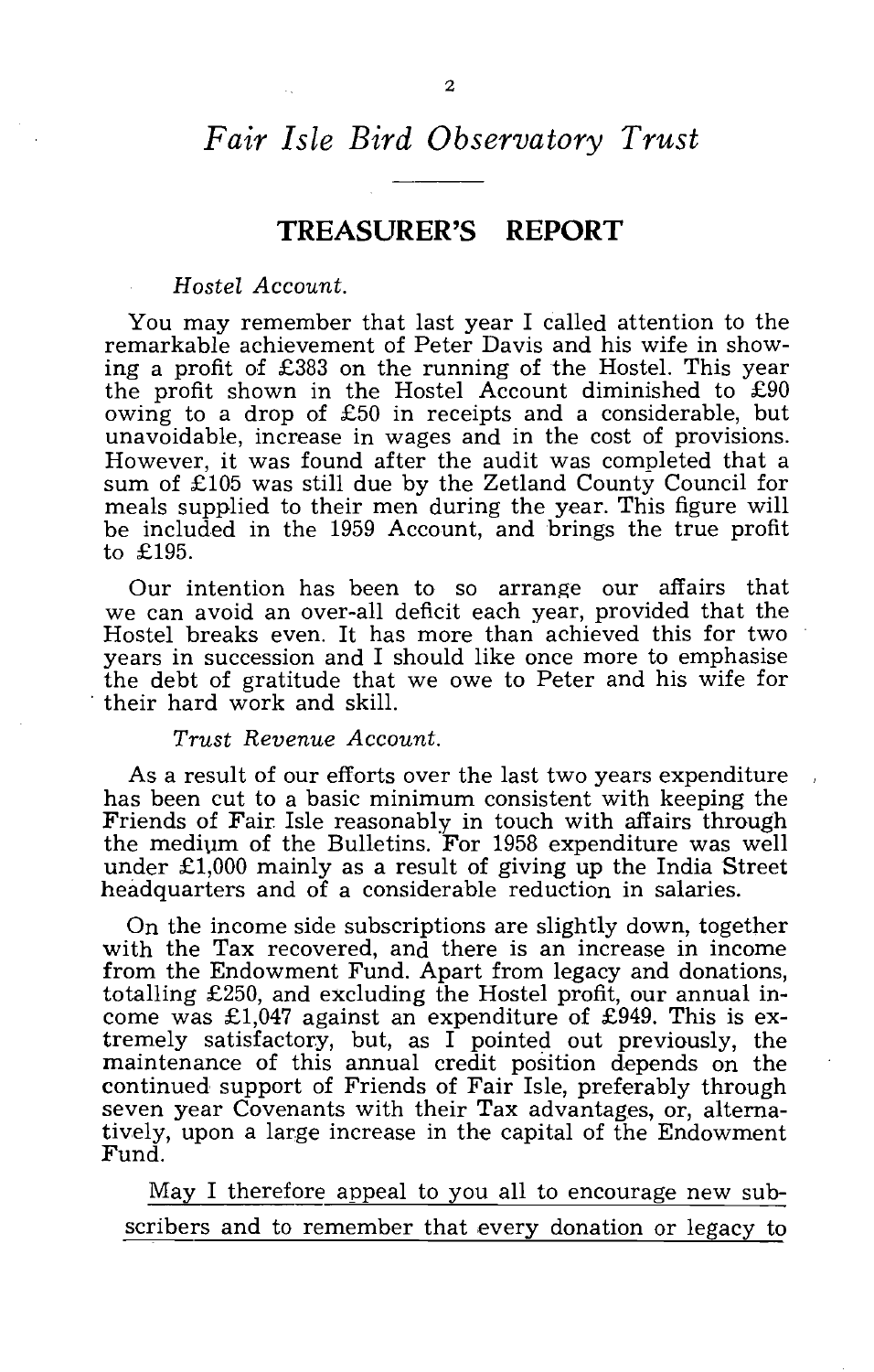# the Endowment Fund is one step further toward the permanent financial security of the Bird Observatory.

#### Balance Sheet.

You will see that the Trustees, in view of the improved financial position, considered it prudent to write down in the Balance Sheet the value of buildings, furniture and scientific equipment on Fair Isle to a figure which in their opinion represents a more accurate assessment of the true value in the event of a sale.

#### Endowment Fund.

The financial year of the Fair Isle Endowment Trust Fund, of which the Bank of Scotland is Trustee, ends on 30th June each year. The income of the Fund is payable twice yearly to the Observatory Trustees and the capital value of the Fund as at 30th June, 1959, was £3,949, 3s 2d. Additions to this Fund are badly wanted.

Subscribers to the Endowment Trust are reminded that under the terms of the Trust Deed the capital of the Fund cannot be encroached upon and that the income, although payable to the Observatory Trustees orimarily for the benefit of Fair Isle, can be utilised by them not only for Fair Isle, but for bird preservation and ornithological research on the mainland.

# *Fair Isle Bird Observatory Trust*

#### YEAR TO 31st DECEMBER, 1958

## 1.-Hostel Revenue Account.

Expenditure

|                                                         |              |           |          | 1957   |          |                         | 1958 |     |
|---------------------------------------------------------|--------------|-----------|----------|--------|----------|-------------------------|------|-----|
| Stores at 31st December                                 | $\mathbf{1}$ |           | £58      | - 0    | - 0      | £95                     | 0    |     |
| Food Stuffs, Supplies, etc.                             |              | $\ddotsc$ | 654 15 9 |        |          | 764                     | 0    |     |
| Telephone                                               |              | $\cdots$  | 24       | - 5 11 |          | 30 15                   |      |     |
| Wages and National Insurance                            |              | $\ddotsc$ | 128 9 10 |        |          | 194 12 2                |      |     |
| Sundry Payments                                         | $\cdots$     |           | 26 14    |        | $\sim 0$ | 46 5                    |      | - 9 |
| Insurance of Huts<br>$\sim$ $\sim$ $\sim$ $\sim$ $\sim$ | $\ldots$     |           | 68 10    |        | -0       | 68 10                   |      |     |
| Profit as at 31st December                              | $\mathbf{1}$ |           | 383 1    |        | $-5$     | 92 11 11                |      |     |
|                                                         |              |           |          |        |          |                         |      |     |
|                                                         |              |           |          |        |          | £1343 16 11 £1291 14 11 |      |     |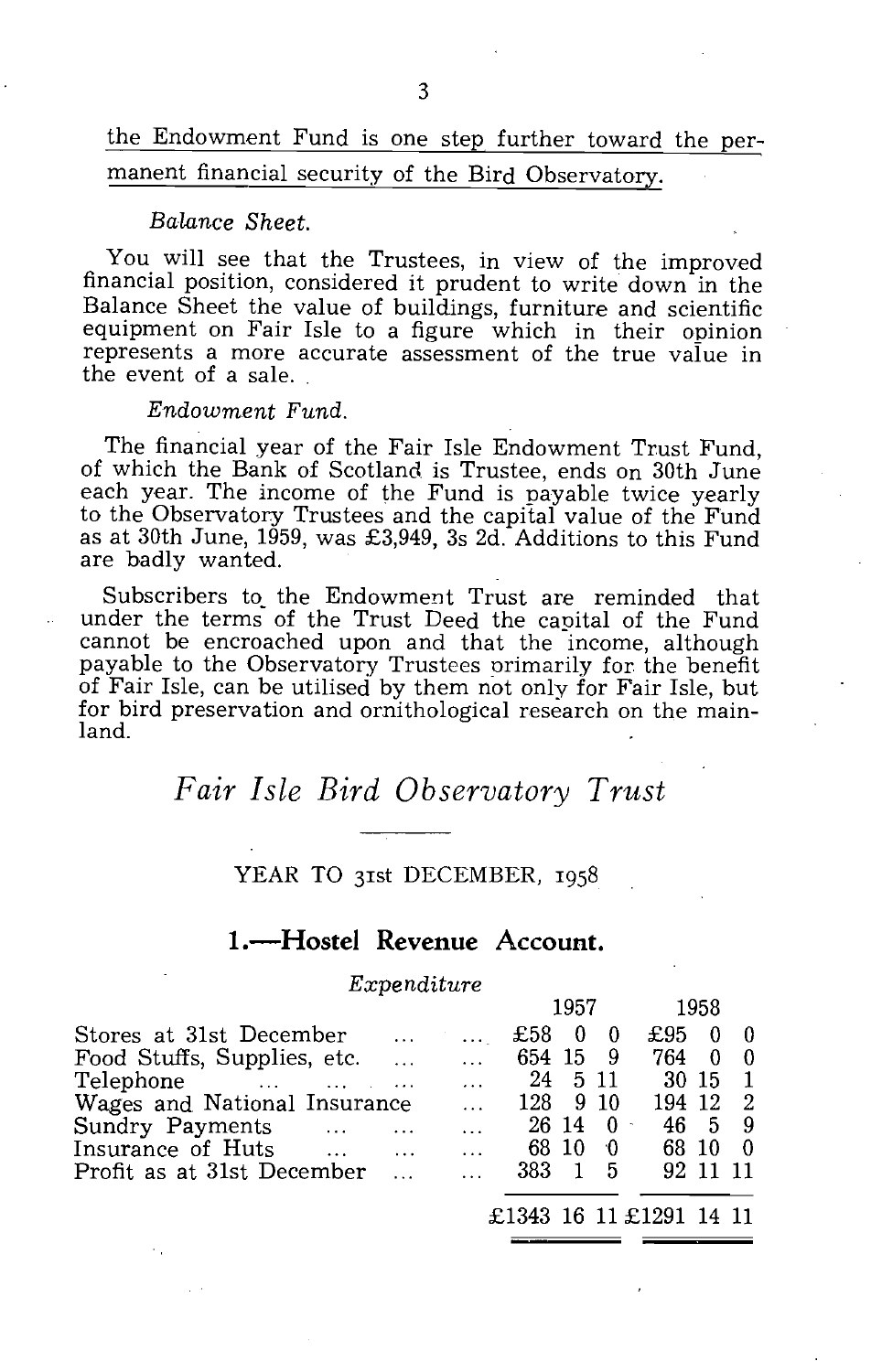#### Note.—There are sums receivable from Zetland County Council for meals supplied to County Council workmen of £105, 6s Od.

#### *Income*

|                                                                                 |                      |                                     | 1957            | -1958                   |  |
|---------------------------------------------------------------------------------|----------------------|-------------------------------------|-----------------|-------------------------|--|
| Board and Bookings Fees<br>Miscellaneous Receipts<br>Stores as at 31st December | $\cdot$              | £1228 $7 \t0 $ £1150 4 6            |                 | 41 10 5                 |  |
|                                                                                 | $\cdots$<br>$\cdots$ | $\cdots$<br>$\sim 100$ km s $^{-1}$ | 20 9 11<br>9500 | 100 0 0                 |  |
|                                                                                 |                      |                                     |                 | £1343 16 11 £1291 14 11 |  |

## 2.-Trust Revenue Account.

*Expenditure* 

|                                      |           |                  | 1957           |     |           | 1958           |                           |
|--------------------------------------|-----------|------------------|----------------|-----|-----------|----------------|---------------------------|
| Wages and National Insurance         |           | £862.            | 1              |     | 8 £515 18 |                | - 9                       |
| Rents, Rates, Taxes, Insurance, etc. |           | 175, 15, 0       |                |     | 22 10     |                | 1                         |
| Printing, Stationery, etc.           |           | 172 16 11        |                |     | 174 16    |                | $\overline{\phantom{a}2}$ |
| Subscriptions                        | $\cdots$  | 3                | $\blacksquare$ | -0  | 2         | $\theta$       | -0                        |
| Travelling Expenses (Hostel)         |           | 186 18           |                | - 9 |           | $50 \t 0 \t 0$ |                           |
| Repairs and Renewals (Hostel)        | $\ddotsc$ |                  | 64 16          | - 8 |           | $94 \quad 0$   | $\overline{2}$            |
| Expenses of Administration           |           |                  | 86 0           | 4   | 90        | $\mathbf{1}$   | - 9                       |
| Profit carried to Balance Sheet      |           |                  |                |     | 440       | 2              |                           |
|                                      |           | £1551 10 4 £1389 |                |     |           |                |                           |

#### *Income*

|                               |          |           |          | 1957 |    |         | 1958     |   |
|-------------------------------|----------|-----------|----------|------|----|---------|----------|---|
| Subscriptions, etc.<br>$\sim$ | $\cdots$ |           | £632     | 3    | 8  | £612    | 5        | 7 |
| Income Tax Recovered          | .        |           | 300      |      | 8  | 293     | -18      | 5 |
| Interest on Savings Bonds     |          | $\ddotsc$ | 11       |      | 6  |         |          | 6 |
| Income from Endowment Fund    |          |           | 74       | 8    | 9  | 129     |          | 7 |
| Legacy Received               |          |           |          | 0    | 0  | 100     | 0        | 0 |
| Donations Received            | $\cdots$ | .         |          |      | 0  | 150     | 0        | 0 |
| Profit on Hostel              |          |           | 383      | . T  | -5 |         | 92 11 11 |   |
| Lecture Receipt               |          |           | 19 15    |      | 0  |         |          |   |
| Loss carried to Balance Sheet |          |           | 130 18   |      | 4  |         |          |   |
|                               |          |           | £1551 10 |      |    | 4 £1389 |          |   |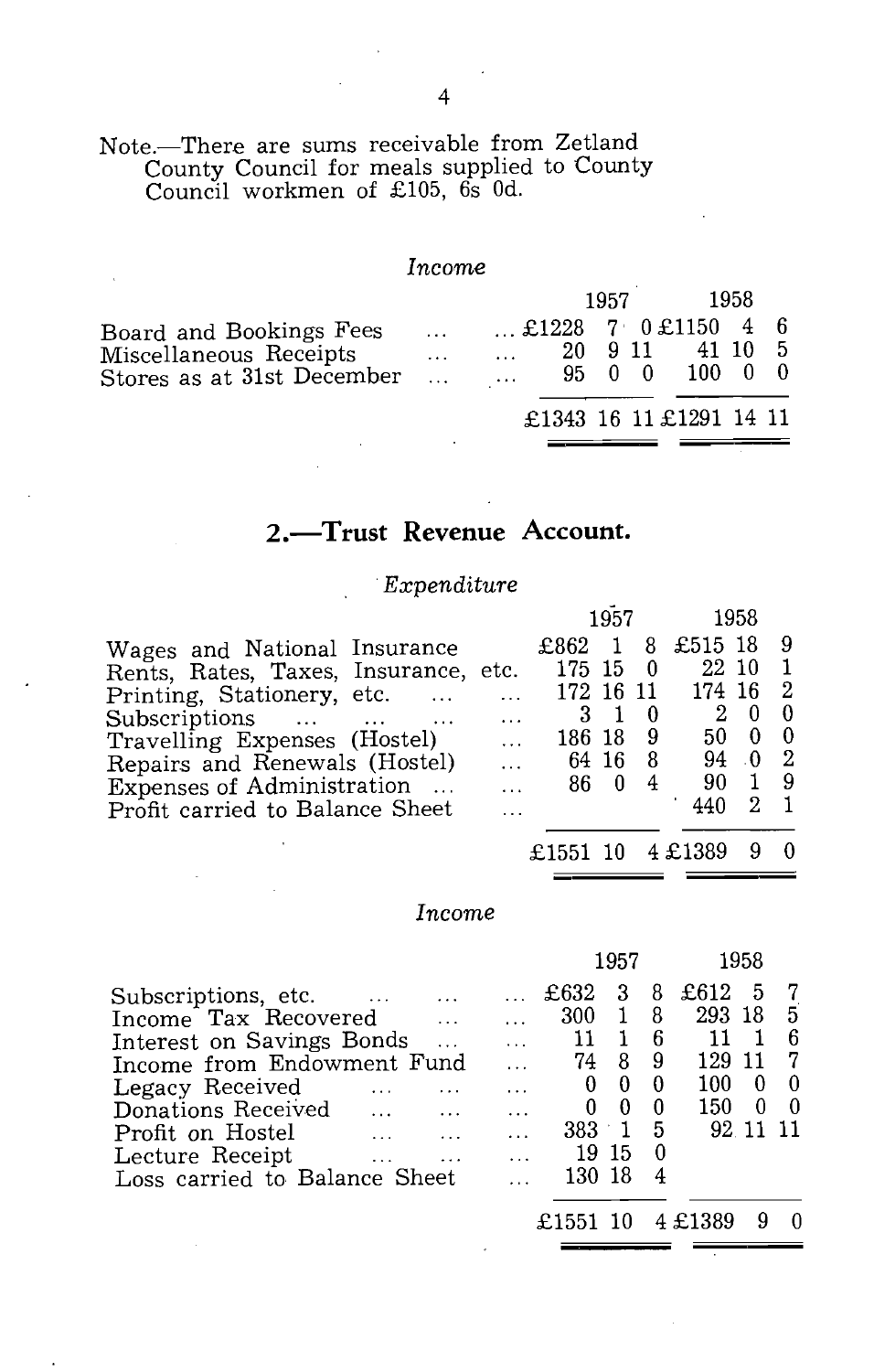# **Balance Sheet as at 31st December, 1958.**

 $\bar{3}$ 

## *Liabilities*

| Capital Account—                                                                         |                        |              |           |               |        |                |                  |          |                                             |
|------------------------------------------------------------------------------------------|------------------------|--------------|-----------|---------------|--------|----------------|------------------|----------|---------------------------------------------|
| Balance per last Balance Sheet<br>Less-Sums written off Buildings, Traps,                |                        |              |           |               |        |                | $\dots$ £1192 17 |          | -0                                          |
| Furniture, Furnishings, Equipment, etc.                                                  |                        |              |           |               |        |                | 766              | $\theta$ | 0                                           |
|                                                                                          |                        |              |           |               |        |                | £426 17          |          | $\Omega$                                    |
| Profit from Trust Revenue Account<br>Add-Special Legacy and Donation                     |                        |              |           | £190<br>250   | 2<br>0 | 1<br>0         |                  |          |                                             |
| Balance due to Messrs J. & F. Anderson                                                   |                        |              |           | $\ddotsc$     |        |                | 440<br>852       |          | 2.1<br>8 10                                 |
|                                                                                          |                        |              |           |               |        |                | £1719            |          | 711                                         |
|                                                                                          |                        | Assets       |           |               |        |                |                  |          |                                             |
| Buildings, Traps, etc., as written down<br>Furniture, Furnishings, etc., at Fair Isle    |                        |              |           |               |        | $\mathbf{1}$   | £200             | 0        | 0                                           |
| as written down                                                                          | $\sim 1000$ km $^{-1}$ |              |           |               |        | $\sim$         | 500              | 0        | 0                                           |
| Scientific Equipment, etc., as written down<br>Investment-£642, 3% Savings Bonds 1960/70 |                        |              |           |               |        | $\ddotsc$<br>. | 150<br>619       | 0<br>1   | $\boldsymbol{0}$<br>$\overline{\mathbf{3}}$ |
| Consumable Stores-                                                                       |                        |              |           |               |        |                |                  |          |                                             |
| Food Stuffs                                                                              |                        |              |           | £20           | 0      | 0              |                  |          |                                             |
| Live Stock<br>Fuel                                                                       |                        | $\mathbf{1}$ | $\ddotsc$ | 40.           | 0      | 0              |                  |          |                                             |
|                                                                                          | $\cdots$               | $\ddotsc$    |           | 40            | 0      | 0              | 100              | 0        | 0                                           |
| Cash in Bank—                                                                            |                        |              |           |               |        |                |                  |          |                                             |
| Trust Account                                                                            |                        |              |           | $\pm 29$ 13 8 |        |                |                  |          |                                             |
| Hostel Account.                                                                          |                        | .            |           | 86            |        | 8 10           |                  |          |                                             |
|                                                                                          |                        |              |           | £116 2        |        | 6              |                  |          |                                             |
| Cash in hand                                                                             |                        |              |           | 34            | 4      | $\overline{2}$ |                  |          |                                             |
|                                                                                          |                        |              |           |               |        |                | 150              |          | 6.8                                         |
|                                                                                          |                        |              |           |               |        |                | £1719            | 7        |                                             |
|                                                                                          |                        |              |           |               |        |                |                  |          |                                             |

EDINBURGH, 12th March, 1959: Examined and found correct. *Signed,* LINDSAY JAMIESON & HALDANE, C.A.

 $\mathcal{O}(\mathcal{D})$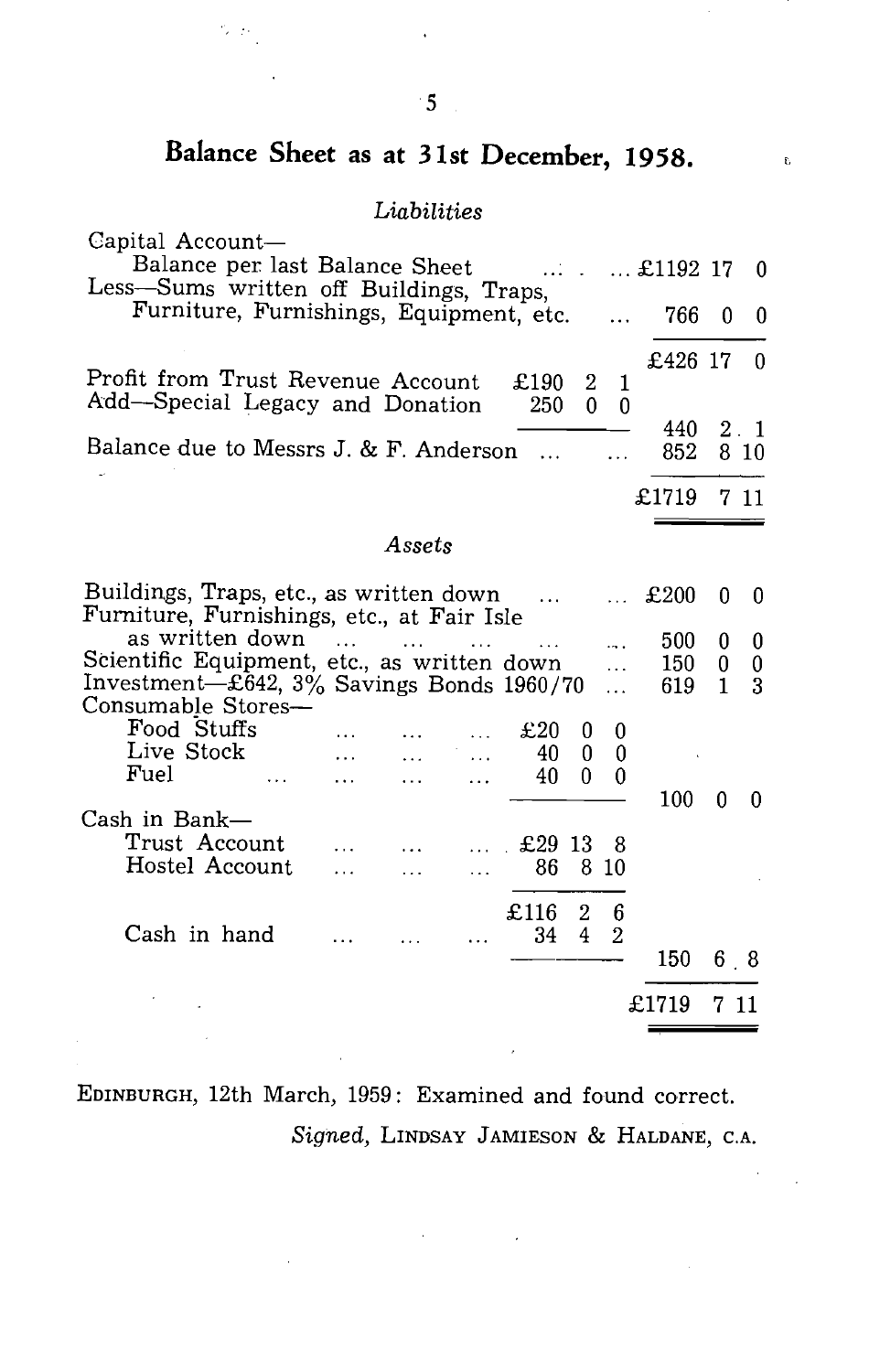#### *General*

The 1958 season was by far the longest in the history of the Observatory, beginning on January 29th and ending on Dec-. ember 18th. During this time one hundred visitors were accommodated for a total of 141 visitor-weeks. This was a good score by pre-1957 standards, but a disturbing fall when compared with the record of 197 visitor-weeks in 1957. The fall was due partly to much shorter stays by such "official" visitors as Post Office workers, and partly to the absence of university parties which so boosted the figures in 1957. I am glad to be able to report that bookings are coming forward at a very much better rate for 1959.

In addition to catering for our visitors, the hostel provided mid-day meals for up to nine pier-workmen throughout the year; an extra labour which was cheerfully borne by our excellent cook, Miss Pat Adams. Thanks to the culinary efforts of Miss Adams and my wife, the financial outcome of the 1958 season has been more satisfactory than we had dared to hope.

Peter Hope Jones again performed the duties of Assistant Warden with quiet efficiency, and we are very sorry that he cannot be with us in 1959. Our good wishes go with him to his new work at the Tour du Valat station in the Rhone delta.

*Island Events.* Three outstanding features of 1958 were the visit of the "Meteor" cruise in April, the construction of a magnificent new deep-water pier in North Haven, and the conversion of the house at Midway into an attractive modern residence. The "Meteor", with its 150 passengers on the National Trust for Scotland's "Islands Cruise," provided an entirely new outlet for the knitwear and woven goods produced by the islanders; and quite apart from the economic benefit it proved a major social occasion at the end of a long winter.

The cruise is to be repeated in 1959.<br>Both the pier and the house were also a welcome source of . new income to the menfolk. The pier will save an hour's hard labour with flit-boats on each boat-day, and wiil make the shipping of heavy loads much easier; benefits which are very tangible, particularly on a cold winter day. Mr Robert Ramsay and his team are to be warmly congratulated on their excellent workmanship.

Several more houses in the isle are to be improved in the near future, and a comprehensive water-scheme is expected in 1959 or 1960. A neglected industry, lobster-fishing, was revived with considerable success in 1958, and it is to be prosecuted again in the coming spring. While it would be very rash to say that Fair Isle is "out of the wood," the prospects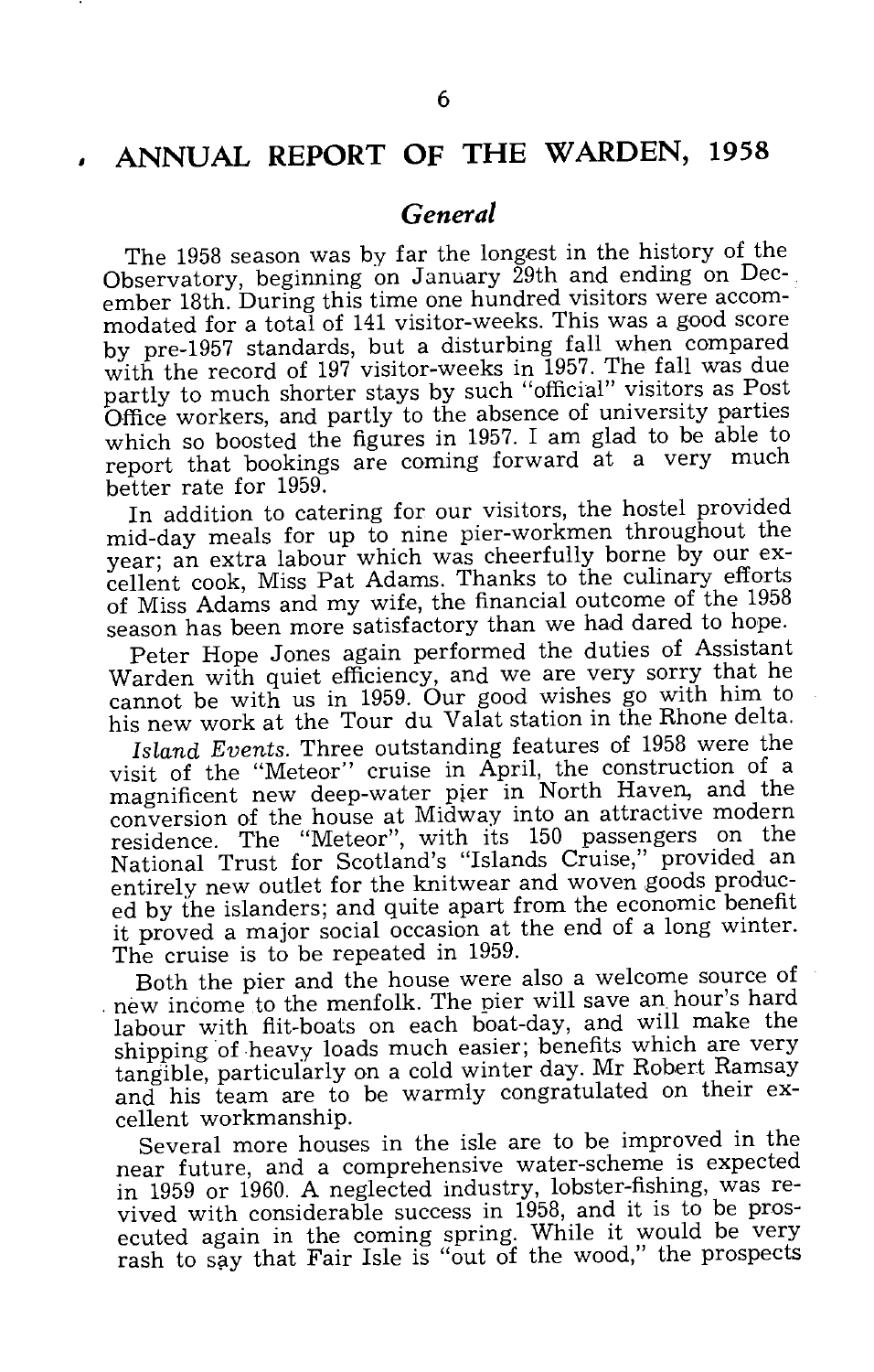and the spirit of the isle are probably better than at any time since the war. Perhaps the happiest sign is the number of young people-no fewer than twenty-seven children under ·fifteen were resident in December 1958, and sixteen in the local school, compared with only three a decade ago.

North Haven was a busy place in 1958. The Shetland men working at the pier were accommodated in the Coronation Hall, and James A. Stout and his family were living in the adjacent flat while their home was being rebuilt. (Perhaps it was no coincidence that their arrival was soon followed by that of the first recorded flock of *Gallus gaUus* in the North Haven area. These interesting birds lived mainly beneath the floor of the Hall, and were subsequently proved to breed there, and in our garage!).

*AcknowLedgments.* It is a pleasure to record once more our debt of gratitude to the islanders for their unfailing friendliness and hospitality, and for their ready help in reporting birds they have seen. It is invidious to mention particular names, when almost everyone has done us some service in the course of the year, but a special acknowledgment is due to Mrs Eve Johnson, who operated small traps at the Haa, and caught nearly 200 birds between July and December.

Through the good offices of Dr A. C. Stephen of the Royal Scottish Museum, a substantial collection of bird-skins was selected by Kenneth Williamson and loaned to the Observatory. These proved invaluable for the determination of critical species and races.

Mr Kenneth Martin kindly gave us 50 more young Sitka Spruces to add to the plantation at Vaadal.

*New DeveLopments in the Scientific Work.* Two important new lines of investigation developed in 1958. The first was Mr Peter O'Donald's work on the Genetics of the Colour-Phases in the Arctic Skua, a study which may throw new light on the problem of the evolution of dominance. Mr O'Donald's field-work at Fair Isle and elsewhere has been generously financed by the Nature Conservancy. A preliminary paper has been accepted for publication by the journal *Heredity.* 

The second new development is concerned with the radar observations of bird immigration to Scotland which are being undertaken by Dr W. R. P. Bourne of the Edward Grey Institute, Oxford. Dr David Lack and Dr Bourne have proposed a reciprocal exchange of information between F.I.B.O. and the Institute. and preliminary comparison of the data for autumn 1958 has shown some interesting correlations. It is hoped that certain aspects will be discussed by Dr Bourne and myself in the scientific press. The radar observations are embraced by the Official Secrets Act, and no results may be published without Air Ministry approval. This very reasonable precaution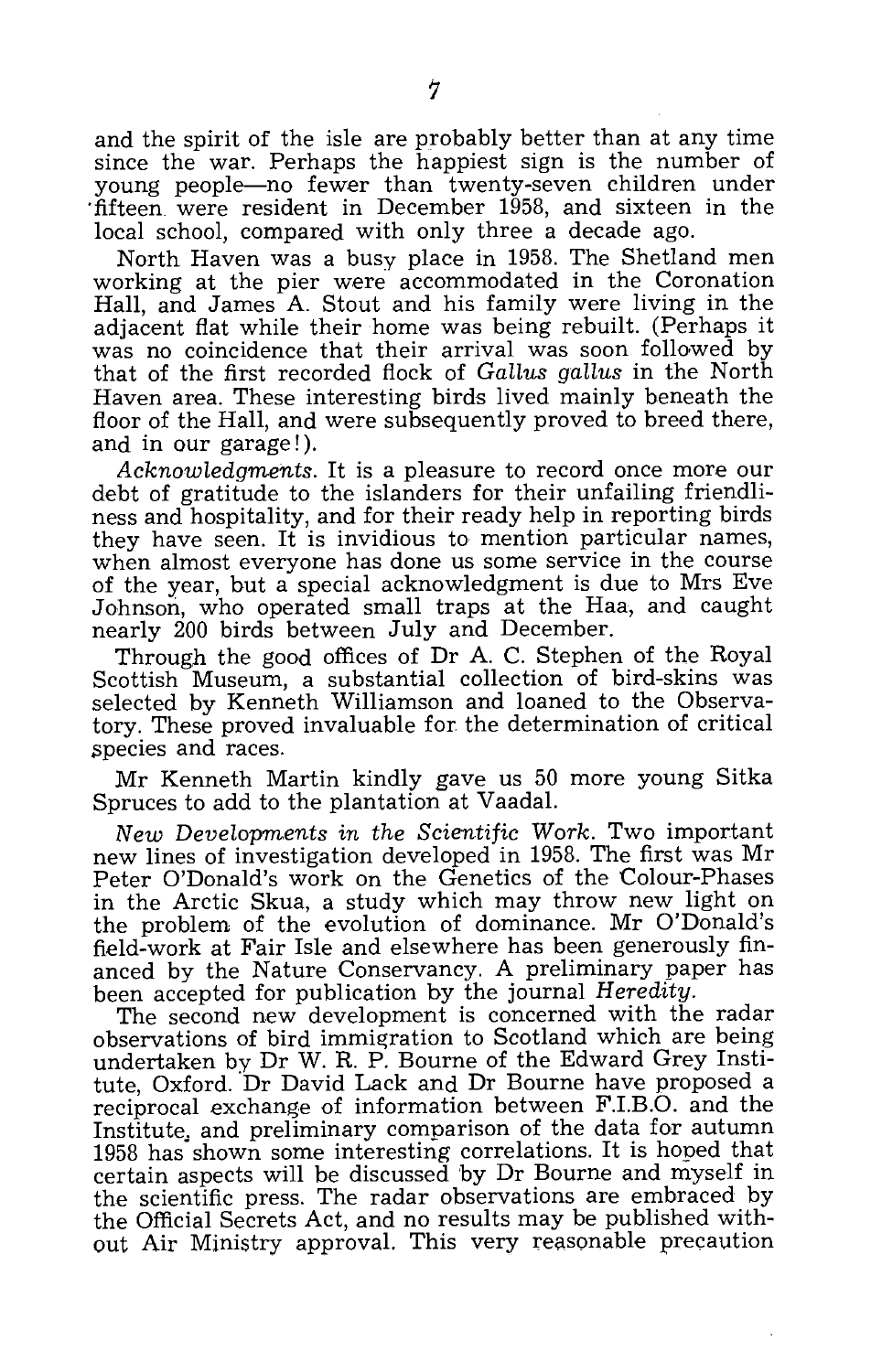means that although we may have a much clearer picture of the ways in which migrants reach Fair Isle, this information may not be at once passed on to readers of the F.I.B.O. Reports and Bulletins. Current theories about migration in the North Sea will evidently need to be modified as a result of the radar work, and for the present our first reports on migration at Fair Isle must be descriptive rather than analytical.

### *Migration, 1958*

For bird migration the 1958 season surpassed any in the last decade. Only October, of all the recognised migration months, was disappointing. The strength and variety of the movements is reflected in the greatly increased ringing-totals, and in the impressive list of rarities.

The first three months of the year were often bitterly cold, with long periods of snow-cover. Few birds were moving before late March, but the earlier months were not without interest. The Black-throated Thrush *Turdus ruficollis atrogu*laris which had arrived in early December 1957 remained until about January 22nd. A Great Crested Grebe *Podiceps. cristatus* appeared in North Haven on February 12th and was found dead a few days later-there is only one previous record in our files. A Slavonian Grebe *F. auritus* which came on the same day remained until mid-March.

Two big movements of Snow Buntings occurred on February 14th and 28th, and the first Skylarks passed north on the 23rd; all on mild days following periods of snow. Oystercatchers began to return on February 20th. More larks passed through in a mild period in the first days of March, but both these and Snow Buntings were apparently driven south from Shetland by the return of north winds and snow on the 10th.

From March 12th to April 6th the winds were easterly, 'but for the first two weeks it was cold and dry, and few birds came in. Five or six different Stonechats *Saxicola torquata,*  almost unknown in recent years, appeared on March 16th and 17th, and odd ones were often present until mid-April. Lapwings started to arrive on the 17th, and more larks, with the first Twite on the 21st. The first White Wagtail was on the 22nd, and the earliest Meadow Pipits next day. On the 26th there were four Mistle Thrushes, and the first Lesser Blackback; on the 29th Lapwings increased to over 300, and several Rooks and Jackdaws arrived.

The approach of an occlusion and a great SE gale on the 30th ended the dry, cold spell, and brought one of the biggest avalanches of birds in the whole history of Fair Isle. Migrants poured into the isle all day on the 30th; Blackbirds, Song Thrushes, and Robins in hundreds, many Skylarks and Star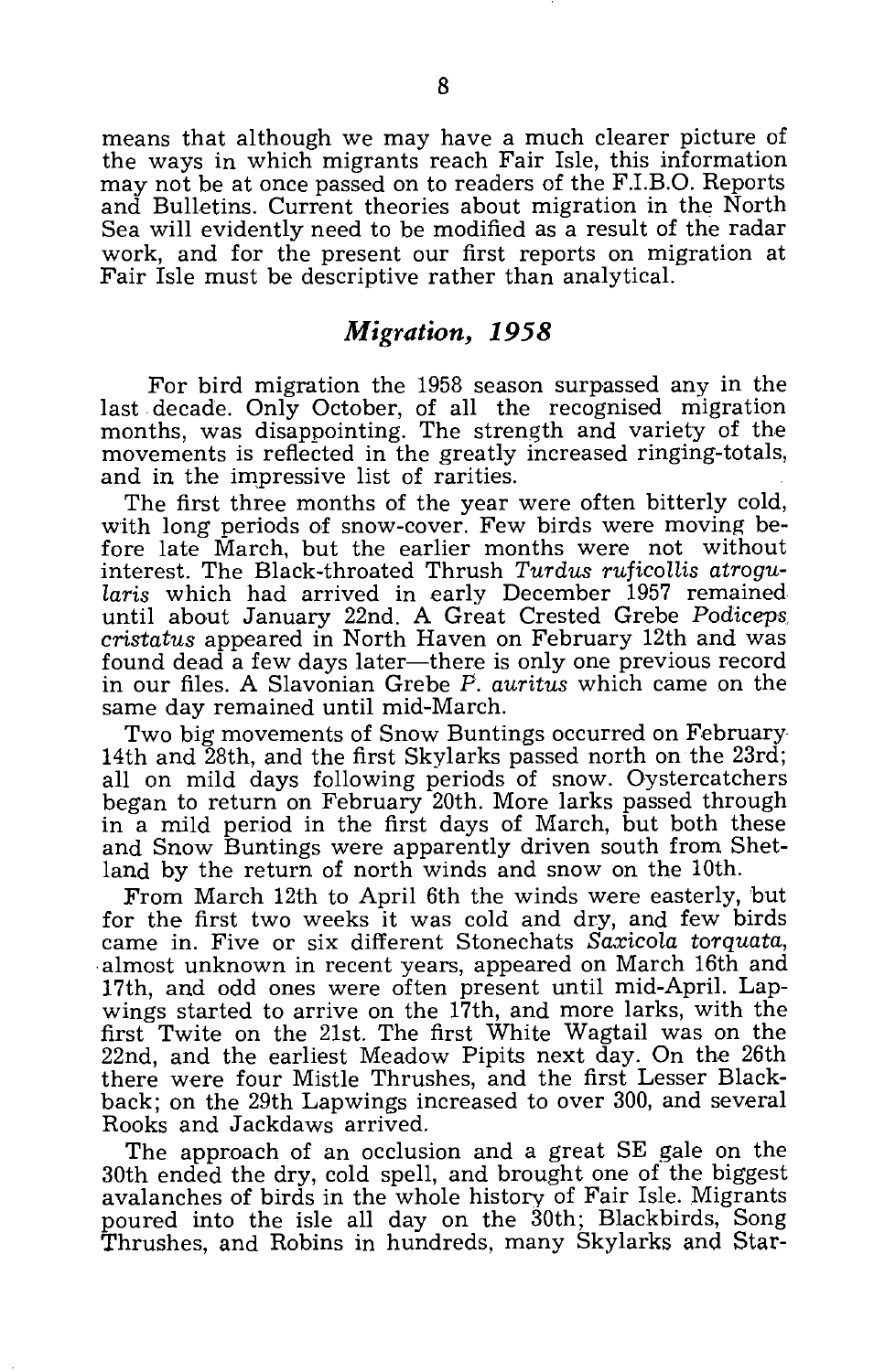lings. Lapwings now numbered over 500; small parties of Fieldfares and Redwings, a few Ring Ouzels and Wheatears were also seen. The front passed on the night of March 30th-31st, and on the following day the Blackbirds were in thousands, and several hundred Chaffinches had come in. The other common migrants seemed little changed, though many were sheltering from the gale, in the west cliffs. New species seen included several Hedge Sparrows, Brambling, Yellowhammer, and a Woodlark. On this day (with no visitors to help) we ringed the record number of 253 birds.

On April 1st few birds had left, and many more Skylarks and Chaffinches had arrived. New species were three Shelduck and a Moorhen. The gale ended on this day, and many of the migrants departed by the 2nd; most of the rest gradually moved away in the next week, but others were too weak to emigrate, and numbers died of starvation. Some ringed Blackbirds and several Moorhens stayed for a month or more, and odd Chaffinches till early June. Hedge Sparrows, all of the Continental form, continued to pass until late May, an unprecedented passage, and more were ringed than in the whole of the previous ten years.

The rest of April was very quiet by comparison. The only further thrush-passage was in small movements on April 11th-12th and 19th-20th. A Little Bunting *Emberiza pusilla* and a Tree Sparrow on the 4th were interesting; and odd Pied Wagtails, with a few Whites, occurred from the 3rd onwards. There was an early Sand Martin on the 5th, and a Hen Harrier on the 6th. A few of the local Twites and Wheatears came on the 10th, and Meadow Pipits on the 18th; the main body of all three species arrived on the 22nd. Black Redstarts were seen on several days in mid-April, and the only warbler of the month, a Chiffchaff, on the 13th. The first Swallow was not until the 22nd, and the first House Martins came on the 28th.

The late spring passage, in May and early June, was uncommonly good. The weather was changeable, with an almost unbroken sequence of shallow depressions crossing the country, but overnight SE or E winds were frequent, and with these came many small migrants from the continent. Such movements occurred on May 4th-6th, 11th, 14th-15th, 18th, 23rd-25th, 29th, 31st, and June 3rd-6th. Those of the last week of May were the strongest. Sedge Warblers, Garden Warblers, and Whitethroats were all more numerous than for several years, and there was no recorded precedent for the arrival of about fifteen Tree Sparrows on May 14th. At least two of these remained all summer. Another species we seldom see in numbers was the Red-backed Shrike, which was usually present from May 23rd to June 10th, with up to five daily in early June. The rare birds included three races of the Yellow Wagtail-

 $\ddot{\phantom{0}}$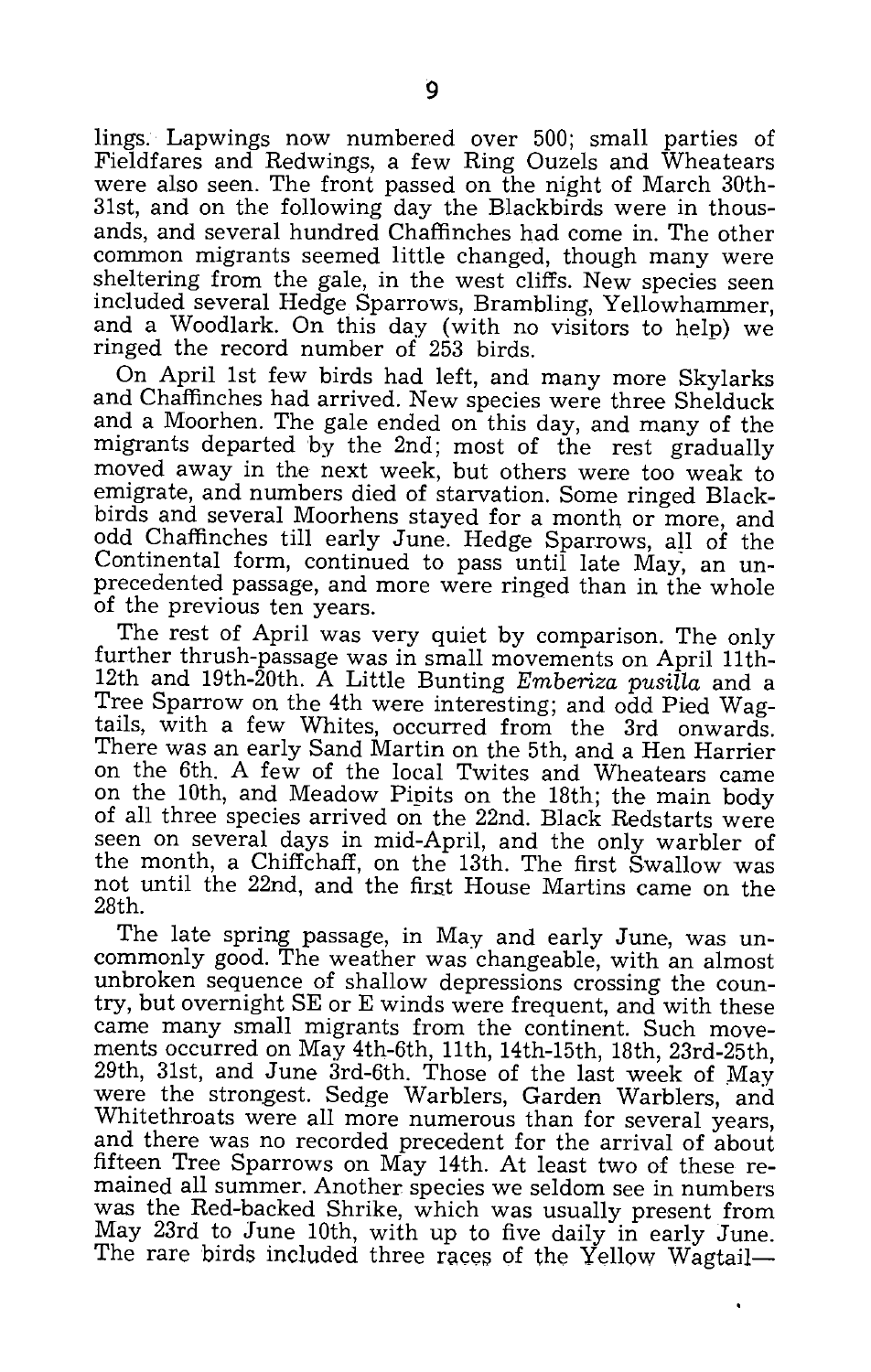Blue-headed, Grey-headed, and British; different Ortolans *Emberiza hortulana* on the 8th and 14th; a Thrush Nightingale L. *luscinia* (third Fair Isle and fourth British) caught on the 15th; a Red-throated Pipit *Anthus cervinus* from the 18th to 20th; Bluethroats *Cyanosylvia svecica* on the 23rd and 24th; Dotterel *Charadrius morinellus* on the 24th; a Lesser Grey Shrike *Lanius minor* from the 30th to June 1st; a Buzzard *Buteo buteo* on May 31st, which stayed for at least three weeks; a Nightjar *Caprimulgus europaeus* on June 5th; an Icterine Warbler *Hippolais icterina* on the 6th, a male Subalpine Warbler *Sylvia cantillans* on June 12th, and a female next day. The first of several Quail C. *coturnix,* which were to breed later on the isle, was seen on June 13th.

The passage of local and north-western species was usually quite distinct from the arrivals of Continental birds, though one of the biggest movements of Greater Wheatears, on May 6th, coincided with a fall of European birds. Other movements were in light southerlies with fine weather, or in south-westerlies behind a depression-presumably deflected east after leaving Scotland. A small passage of Wheatears, Meadow Pipits, White Wagtails, and various waders on May 1st-2nd falls into the first category, and a much stronger movement of north-western species (including eight Pink-footed Geese) on the 21st-22nd, into the second.

Arrivals of hirundines were also mainly in fine weather with light southerlies or calm conditions; probably most were of British stock and had passed north of their usual breeding area. Swallows and House Martins were seen almost every day in May and early June, but the biggest arrivals (larger than for several years) were in the last week of May and the first week of June, when a few Swifts accompanied them. The largest Swift movement (some 25 birds seen) was however delayed until June 16th.

Fair Isle received a small share of the Crossbill irruption at midsummer. The first bird appeared on June 27th, and up to twelve were seen into the first week of July. A further arrival of eighteen birds on July 11th passed quickly, and there were only odd stragglers until the 28th.

As usual, most of the migrants from late June to early August were waders and gulls. Curlews were scarce, not exceeding the score of fifteen on July 1st, but Whimbrels, Redshanks, Dunlins, Knots, Ringed Plovers, and Turnstones all passed in fair numbers in July, the best days being the 21st and 24th. Green and Common Sandpipers, Greenshanks, and Golden Plovers, were additional species in early August. A big flock of at least 210 Lesser Black-backs arrived on July 15th, when a big herring-fleet was offshore, and a party of up to 50 Common and Arctic Terns, with a few Sandwich Terns,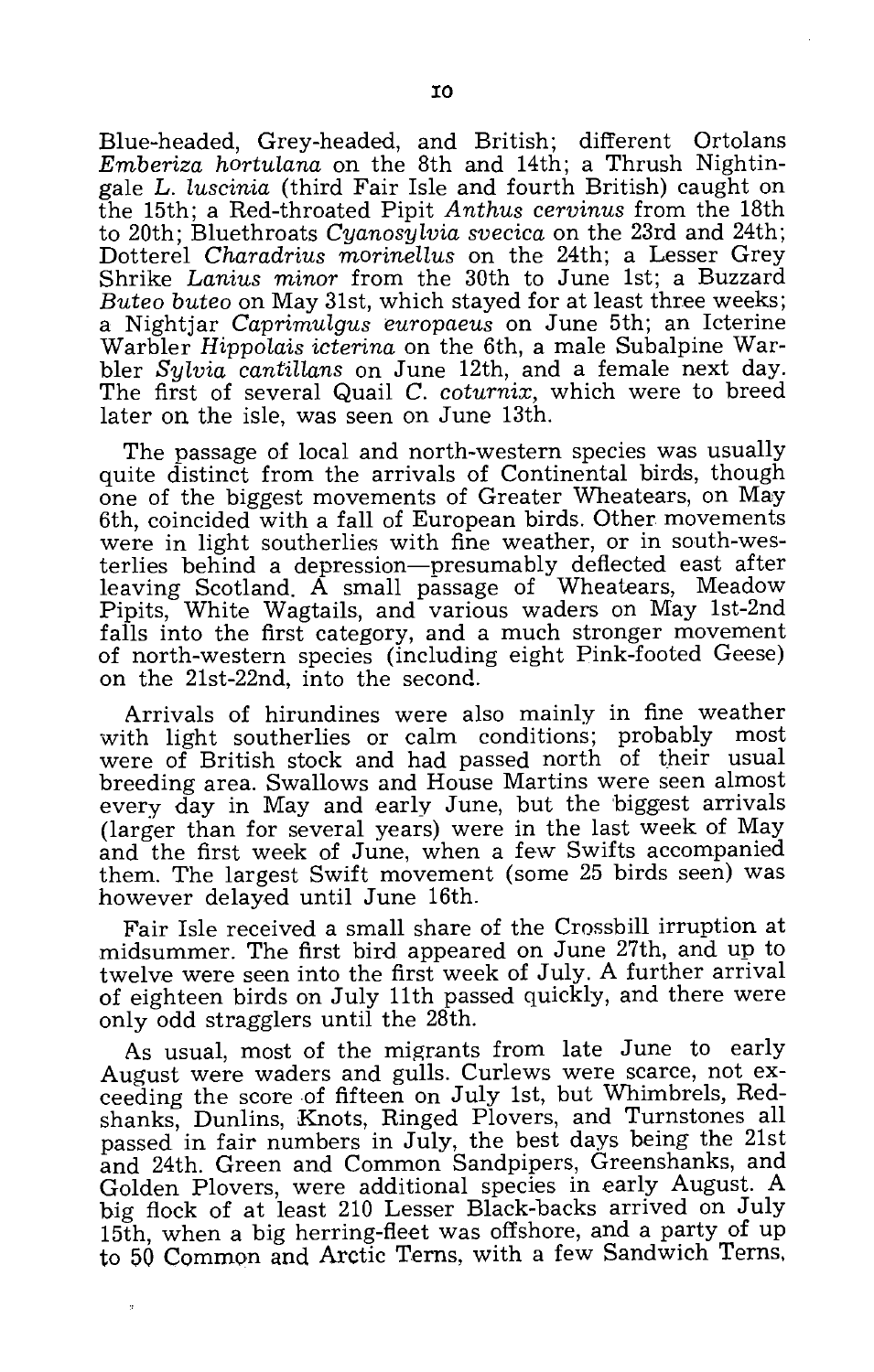took up residence on the same day, remaining until early August. Common and Black-headed Gulls passed in small numbers throughout July and August, but movements of the former were on a quite exceptional scale in the foggy easterly weather of late August, exceeding 1000 on the 16th and 19th, and more than 800 on the 21st and 23rd.

Less common birds included an adult Rose-coloured Starling *Sturnus roseus from July 29th to August 10th, and two pre*mature "winter visitors," a Glaucous Gull on August 2nd, and a Whobper Swan from the 3rd to 6th.

Apart from single Barred and Garden Warblers in the second week of August, and a small increase of Wheatears on the 14th, passerine migration was absent before the middle of the month. Small drifts of warblers and other night-migrants came with easterlies on the 16th-17th, 19th-21st, and 24th, the most interesting species being Wood Warbler (two 19th, odd birds later); two Ruffs, a Red-backed Shrike, and an Ortolan on the 21st; thirteen Tree Sparrows on the 23rd; an Icterine and a Barred Warbler on the 24th. Different Barreds were seen on the 27th and on the 29th, when there was also an early Fieldfare, and a magnificent Red-headed Bunting *Emberiza bruniceps.* 

Another feature of late August was the heaviest passage of Swifts so far recorded; with over 150 on the 21st, and almost as many on the 24th and 26th. The first influx came in dismal pre-frontal weather; the other two may have been redetermined passage from Shetland of the earlier birds.

Movements of the more tyoical late August migrants-Wheatears, Pipits, and White Wagtails-were on a small scale this season. Wagtails were most in evidence on the 24th and 29th, Wheatears (including some "Northern" birds) on the 26th, and Meadow Pipits on the 27th. A few north-western waders and Merlins were with them.

The first ten days of September were much livelier. This was a time of light easterly winds, often with sea-fog, and European birds poured into the isle. Apart from a flock of some 500 Common Gulls on the 2nd and 3rd, Willow Warblers, Wheatears, Whinchats, and Garden Warblers formed the bulk of the movements, which began on the 1st but were strongest from the 3rd to the 5th. A very wide variety of less common species was involved. Apart from a few Redstarts and Whitethroats, at least four different Wrynecks Jynx *torquilla,* five Red-breasted Flycatchers *Muscicapa parva,* and over a dozen Bluethroats occurred. Rarer passerines included at least 3 Barred Warblers, an Icterine (5th), Aquatic and Reed Warblers, *Acrocephalus paludicola* and *scirpaceus* (6th), several Turtle Doves, 3 or 4 Ortolans, a Yellow-breasted Bunting *E. aureola*  and a Lapland Bunting (9th). Two Northern Pied Woodpeckers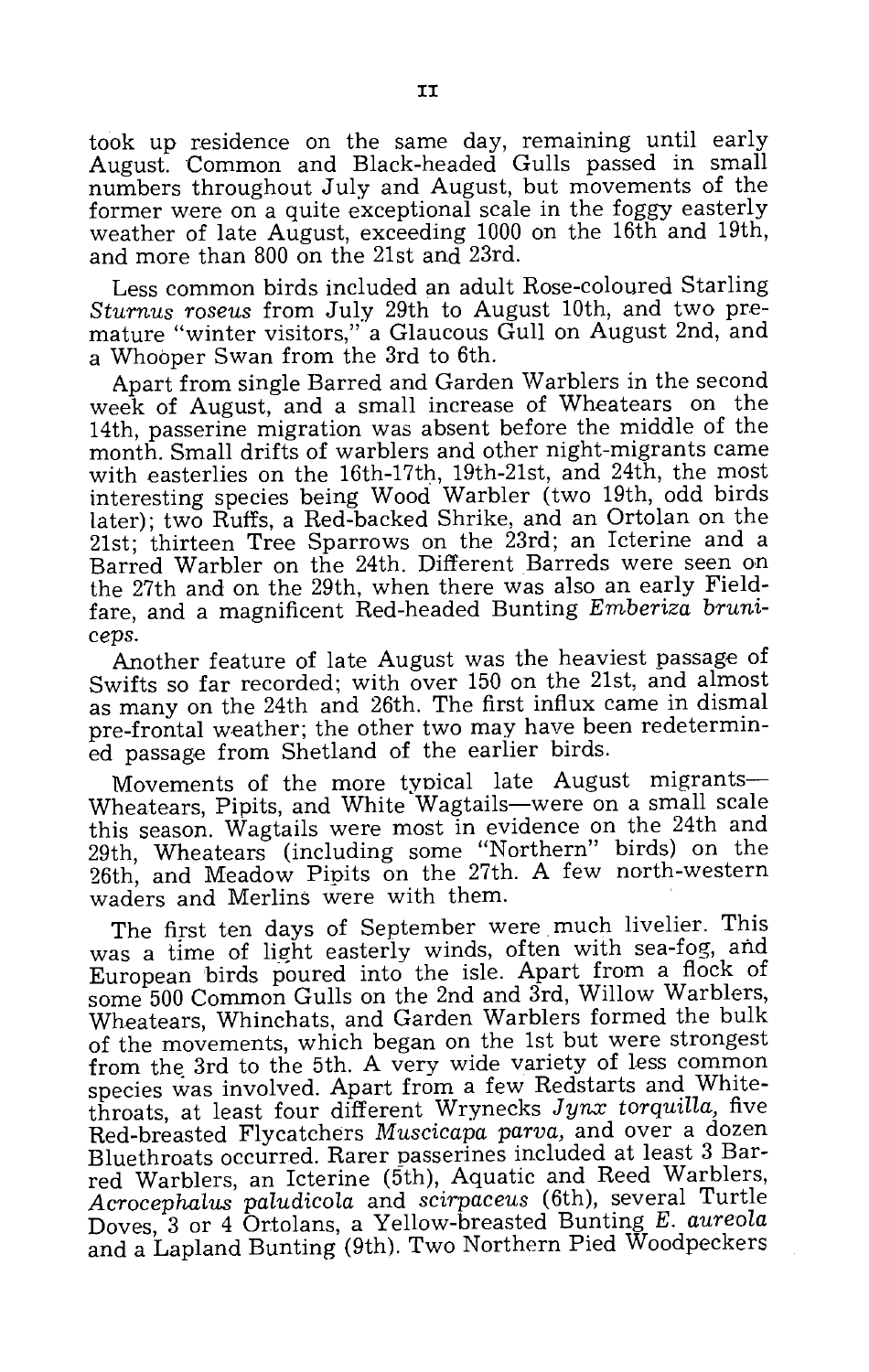*Dendrocopus* m. *major* appeared on the 3rd and a trapped bird remained till the 30th. Tree Sparrows again increased, to 11 on the 5th, and some stayed until the second week of November. Several Wood Sandpipers and Little Stints, up to fifteen Ruffs, and the unusual number of 60 Knots (on the 5th) may also be mentioned. In the aftermath of these movements, two immature Rose-coloured Starlings were seen on the 12th, a Scarlet Grosbeak *Carpodacus erythrinus* on the 15th, and two more Red-breasted Flycatchers on the 17th.

Passage from Shetland and the north-west resumed about September 10th, and continued as a trickle in the rest of the month. Greater Wheatears peaked on the 10th, 14th, 20th and 23rd, with an increasing proportion of the really large birds of Greenland stock. Meadow Pipits and Twites had their best day on the 12th, and Snow Buntings (present since the 8th) increased to twenty on the 13th. On the 18th, a handsome American wader, a Buff-breasted Sandpiper *Tryngites subruficollis,* spent the morning on Buness. This was the second record of the species in Scotland.

A Buzzard was seen on the 22nd. Next day, and on the 24th, a few small night-migrants were drifted across the North Sea. Both Rustic *E. rustica* and Little Buntings were caught in Vaadal on the 23rd; the former remained until October 9th. Lapland Buntings reached their best score of the autumnonly seven-on September 25th. The first Redwing came on the 26th, when Snow Buntings first reached three figures.

A further drift of continental birds came in rough southeasterly weather between September 30th and October 6th. Most of the passerines involved graduallv built up their numbers to peak on the 5th-Redwings and Chaffinches being the commonest species (up to 150 and 80 respectively), whilst Siskins reached 15 and Blackcaps 10. Other small birds included three Bluethroats (5th), two Petchora Pipits *Anthus qustavi*  (30th and 5th), a Richard's Pipit A. *novaeseelandiae* (30th to 4th), and a Little Bunting (3rd to 6th). Late Swifts, Turtle Dove, and *flava* wagtail occurred on the 5th and 6th. About 320 Common Gulls were present on the 3rd. A Yellow-browed Warbler *PhyUoscopus inornatus* was caught on the 10th and stayed to the 12th. There was another Richard's Pipit on the 14th, and one or two Northern Chiffchaffs were usually present from October 17th to the end of the month.

From the time of the first big fall of Continental Redwingsover a thousand of them-on October 13th, we were concerned almost exclusively with the passage of winter visitors to Britain; but most of this was delayed until November. Further small falls of 200-250 Continental Redwings came on the 26th and 29th, but Fieldfares and Blackbirds were scarcer than in any previous October. Iceland Redwings were in very small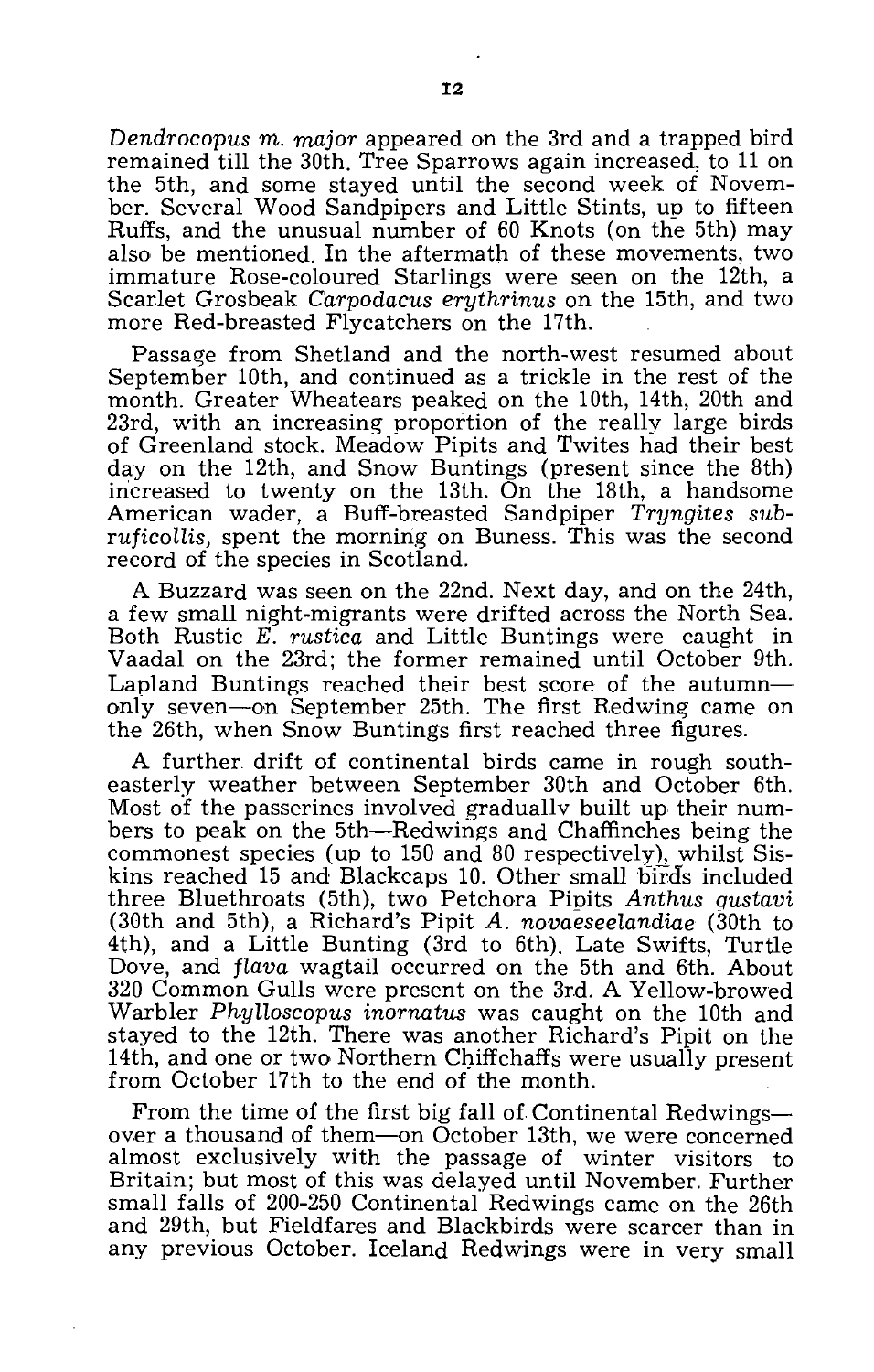numbers, (mainly in the last ten days of the month), despite the mainly westerly weather. Snow Buntings passed in quantity on the 13th and 31st. The only notable vagrant of late October was American-a Gray-cheeked Thrush *Hylocichla minima,* second for Fair Isle and Britain, on the 29th. A Black Redstart and a late House Martin were seen on the 30th.

Movement of geese and swans, on the other hand, was stronger than is usual in the cyclonic weather of October. Goose passage had really begun on Sept. 23rd, when twelve Barnacles passed south. There were eight more on October 1st, and one on the 9th. Grey geese passed frequently between October 10th and the end of the month, the greatest number being 32 on the 20th; all those certainly identified were Pink feet, but five Grey-lags arrived on November 2nd. Whooper Swans passed almost daily between October 10th and November 3rd; twenty were seen on October 20th.

November was exceptionally mild and free from gales, and more birds were seen and caught in the first week of the month than in the whole of October. November 2nd saw the first 'big fall of Fieldfares, Blackbirds, and Woodcock, but this was eclipsed on the 5th, when these thrushes both topped the thousand mark and over 200 Woodcock were shot. A few Robins and a Chiffchaff were also present. Up to four Redpolls of indeterminate race were seen from the 4th onwards, and one caught on the 6th was found to be a Mealy Redpoll *Carduelis* f. *flammea,* a race which had "irrupted" in eastern Europe earlier in the autumn. (Not one Greater Redpoll C. f. *rostrata,* usually much the commonest form at Fair Isle, was identified in 1958). Also seen on the 6th were a Blackcap and, much more exciting, a White's Thrush encountered by James A. Stout at Wirvie. On the 7th our latest records of Redbreasted Flycatcher and Garden Warbler were made. A further big passage of about 600 Snow Buntings followed on the 8th.

The next week was quiet, though a Pale-breasted Barn Owl *Tyto a. alba* was reported on the 12th, and a late Greenland Wheatear and a Grey Phalarope *Phalaropus fulicarius* were with us on the 13th. The latter was our first record since 1925. Snow Buntings peaked again at 400 on the 17th, two Glaucous Gulls were seen on the 18th.

Further moderate falls of Fieldfares, Blackbirds, and Woodcock came on the 19th-20th and 23rd. Lapwing and Skylark showed obvious increase with the first of these two movements; a Waxwing, several Robins, a Woodlark, and four Wood Pigeons also arrived. Odd Blackcaps came with both arrivals, and Sparrowhawk, Long-eared Owl, and a few Meadow Pipits with the second. Yet another peak of 400 Snow Buntings coincided with this influx. A Waxwing seen on the 24th may have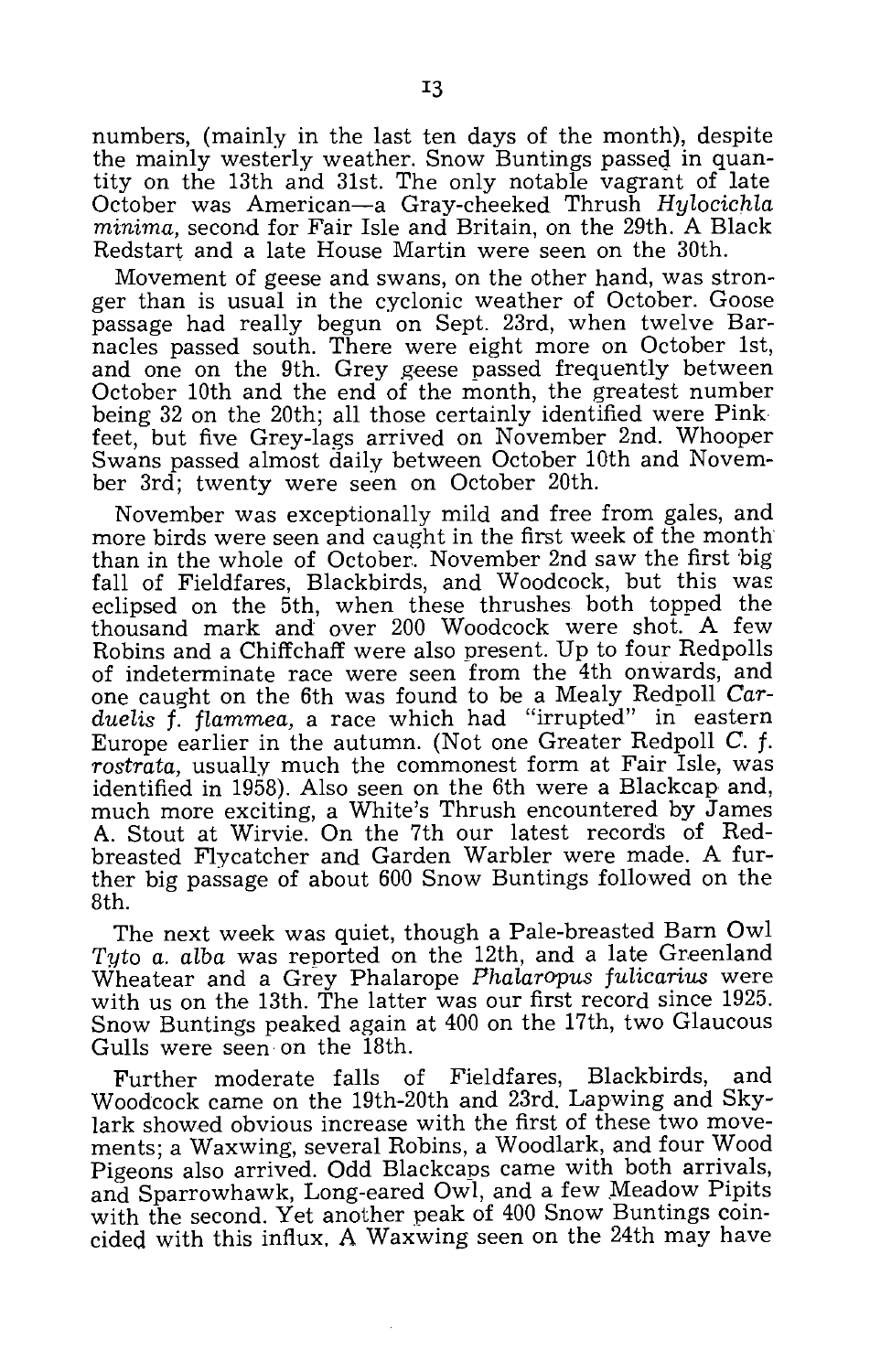been the same bird as on the 20th. Two Corn Buntings and a Reed Bunting were recorded on the 27th. Other late-November birds included a Shelduck from the 20th to 27th and a Greylag which stayed for at least ten days from the 29th. Several hundred Great Black-backs and several thousand Herring Gulls descended on the island on November 25th, and this curious phenomenon was repeated on December 13th: in curious phenomenon was repeated on December 13th; neither case was there any obvious cause, either in the weather conditions or in the proximity of a fishing-fleet.

Very little movement was recorded in December. Skylarks, Snipe, and a few other birds came in on the 10th, during a cold spell. Another Waxwing was present on the 11th, and a Hedge Sparrow on the 13th. Fifteen Pink-footed Geese passed on the 11th. From the 13th to the 15th a few Fieldfares, Redwings, and Blackbirds arrived.

In all, 175 species were certainly recorded during the year. The Buff-breasted Sandpiper was new to the island list.

### *Breeding Birds*

*Arctic Skua.* The population study of the Arctic Skua colony made good progress in 1958. An important parallel development began when Mr Peter O'Donald, of the Dept. of Genetics, Cambridge University, embarked on a study of the Genetics of the Colour-Phases. His assistance with the field-work, for five weeks of the summer, was invaluable.

The colony increased from 56 to 61 breeding pairs, and the birds had a most successful season, rearing 89 chicks from 119 eggs. All but one of the chicks were ringed.

Of the 101 breeders colour-marked by the close of the 1957 season, 14 failed to appear in 1958. By the end of 1958, 115 of the 121 breeders were marked, many of them with the new P.V.C. bands, which we hope will last longer than the celluloid type. Only  $26.4\%$  of these birds belonged to the intakes of  $195\frac{3}{4}$ or earlier; 24% first bred in 1955, 19% in 1956, 13.2% in 1957, and 17.4% were new. Seven of the matings dated from 1954 or earlier (one has endured since 1948), seven more were founded in 1955, sixteen in 1956, eight in 1957, and no fewer than twenty-three were new in 1958. The many changes in matings included three divorces of 1957 pairs—all six partners nesting with new mates. Four birds which bred on the isle in 1956 but not in 1957 returned to nest in 1958.

Four birds ringed as local-born chicks were nesting for the first time, bringing the total of such records to seventeen; of which three birds first nested at five years old, eight at four years, and six at three.

*Bonxie.* The Great Skua colony suffered a setback in 1958, decreasing from 21 to 17 pairs. For the first time there was ex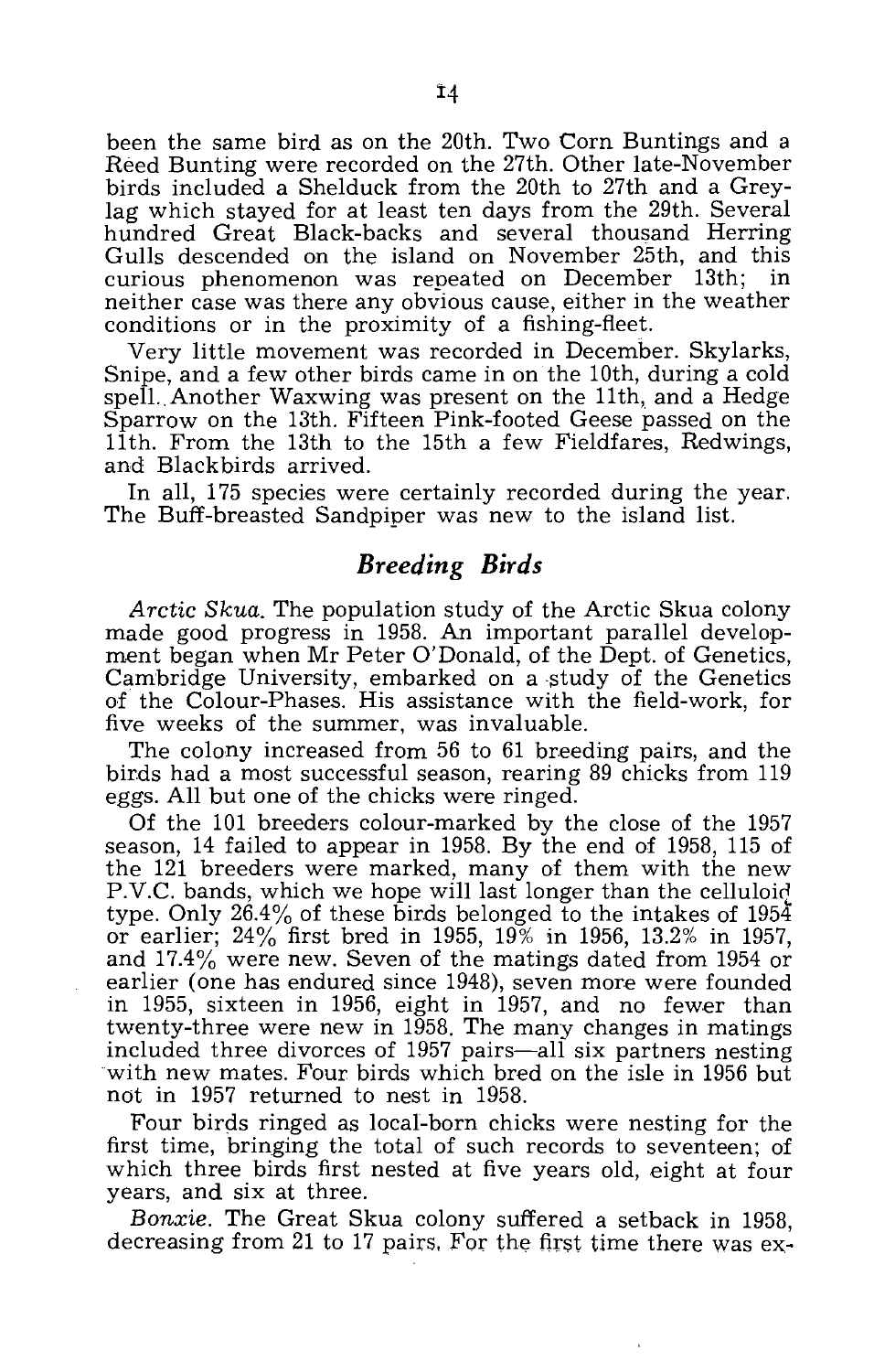tensive human interference with the nests, and twelve eggs from seven nests are known to have been stolen or broken. In spite of this, the birds had a most successful year, rearing twenty-four young from the twenty-six eggs that hatched.

*Other species.* Thirty-one species are known to have nested on the isle in 1958, and one other, the *S'torm Fetrel,* probably did so. Petrels were seen at night in many parts of the west and north coasts, and a number were netted at Malcolm's Head and Wester Lother. One pair of *Feregrines* reared two young near Gunnawark. A pair of *Quail* nested successfully at Taing, the first certain breeding since the war years. A census of breeding *Oystercatchers* gave 45 pairs. *Lapwings* more than doubled their previous numbers to eight, perhaps nine, pairs. The single pair of *Ringed Plovers* on Buness was unsuccessful -one bird is believed to have died. A pair of *Snipe* reared at least one chick in GiIsetter .. A dawn census of singing *Wrens*  in late May-early June located 45 songsters, compared with 48 in 1957. A pair of *Blackbirds* reared at least one youngster.

For further details see *F.I.B.o. Bulletin,* Vol. 4, No 2.

# *The Traps*

No additional traps were built in 1958, but several alterations were made to existing ones. The funnels of the Gully and Single Dyke traps were reshaped. Four new catchingboxes with 45° angle glass were made to a new design by Lt. Col. H. G. Brownlow, and these have proved highly efficient.

Mist-nets were used to a greater extent than hitherto, and accounted for a number of unusual birds which could not have been caught by other means. Fifteen species were caught only in mist-nets.

# *Ringing*

The 1958 ringing total was 4579 birds of 101 species. This was over 1250 birds and 14 species more than in any previous year, and the first time that any British organization had achieved the century of species. The increase was due partly to the excellent migrations, and partly to the new emphasis on sea-bird ringing. Northern populations of sea-birds have been rather neglected by ringers, and much remains to be learned of their movements. Some interesting results are already emerging from this work.

Blackbirds, with a total of 1017 ringed, head the individual scores for the first time since 1954. The Wheatear follows with 523. Other leading scores are Puffin 450, Shag 264, Starling 262, Meadow Pipit 244, Redwing 200, Rock Pipit 172, Fulmar 167, Arctic Skua 115, Robin 102, Chaffinch 84, Twite 81, Gar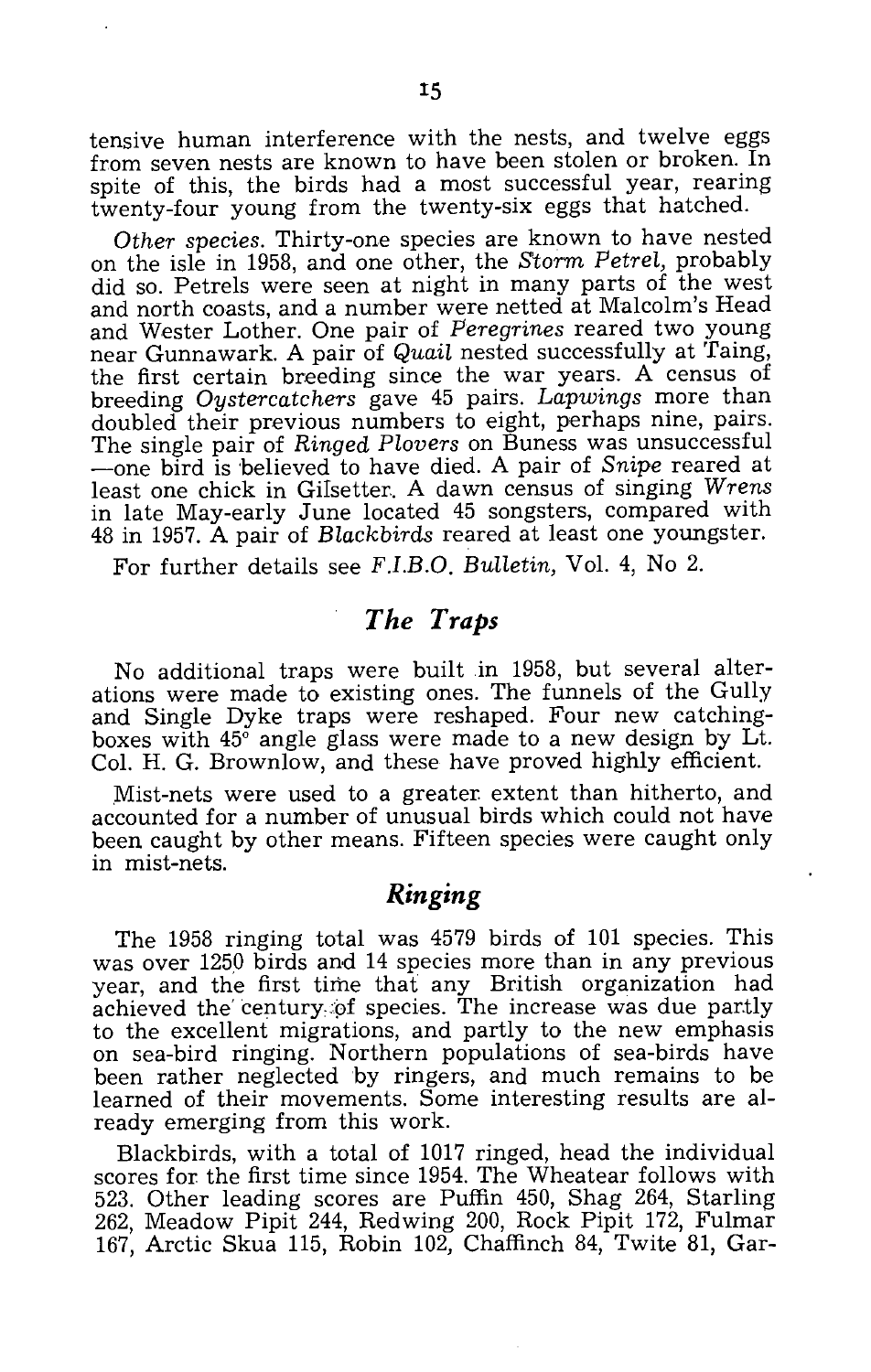den Warbler and House Sparrow 63, Willow Warbler 60, and Song Thrush 53.

Five species appear for the first time in our lists: Mistle Thrush (4), Petchora Pipit, Yellow-breasted Bunting, Ortolan (2), and Tree Sparrow. Other notable captures were Bar-tailed Godwit, Ruff (2), Pied Woodpecker, Wryneck (4), Gray-cheeked Thrush, Stonechat (3), Thrush-Nightingale, Bluethroat (10), Aquatic Warbler, Icterine Warbler (3), Barred Warbler (4), Subalpine Warbler (2), Yellow-browed Warbler, Red-breasted Flycatcher (4), Lesser Grey Shrike, Scarlet Grosbeak, Crossbill (2), Rustic Bunting, and Little Bunting.

*Totals* of *birds ringed at Fair Isle.* 

| Season       | Total     | Number of Species |
|--------------|-----------|-------------------|
| $\cdot$ 1948 | 288       | 38                |
| 1949         | 1505      | 63                |
| 1950         | 2366      | 74                |
| 1951         | 2236      | 77                |
| 1952         | 1933      | 74                |
| 1953         | 2552      | 80                |
| 1954         | 2367      | 75                |
| 1955         | 2478      | 82                |
| 1956         | 3313<br>÷ | 81                |
| 1957         | 2925      | 87                |
| 1958         | 4579      | 101               |

#### *Recoyeries Reported* **In 1958**

The observatory was exceptionally fortunate in the number of recoveries of ringed birds reported during the year. Outstanding results were a Bonxie in Greenland, a Blackbird which returned to Norway after reaching Fair Isle in autumn, the first report of a British-ringed Meadow Pipit in Italy, the first foreign recovery of a Rock Pipit, and a White Wagtail in Mauretania. In addition, there were two recaptures on the isle, of birds of which had been ringed elsewhere: a Sparrowhawk from the Isle of May, and a Blackbird from Heligoland.

A *Storm Petrel* netted on Malcolm's Head on July.18th 1958 was at Mousa in Shetland three weeks later, and a 1958 *Fulmar* chick was stranded on the isle of Sanday in Orkney in late September.

Five *Shag* recoveries were sent in: two 1957 chicks from Whalsay and Scalloway in Shetland in April and September 1958; and three 1958 chicks, one caught at sea about 30 miles south of Fair Isle in early September, and taken to the Cuxhaven Zoo, another. found dead in the same. week on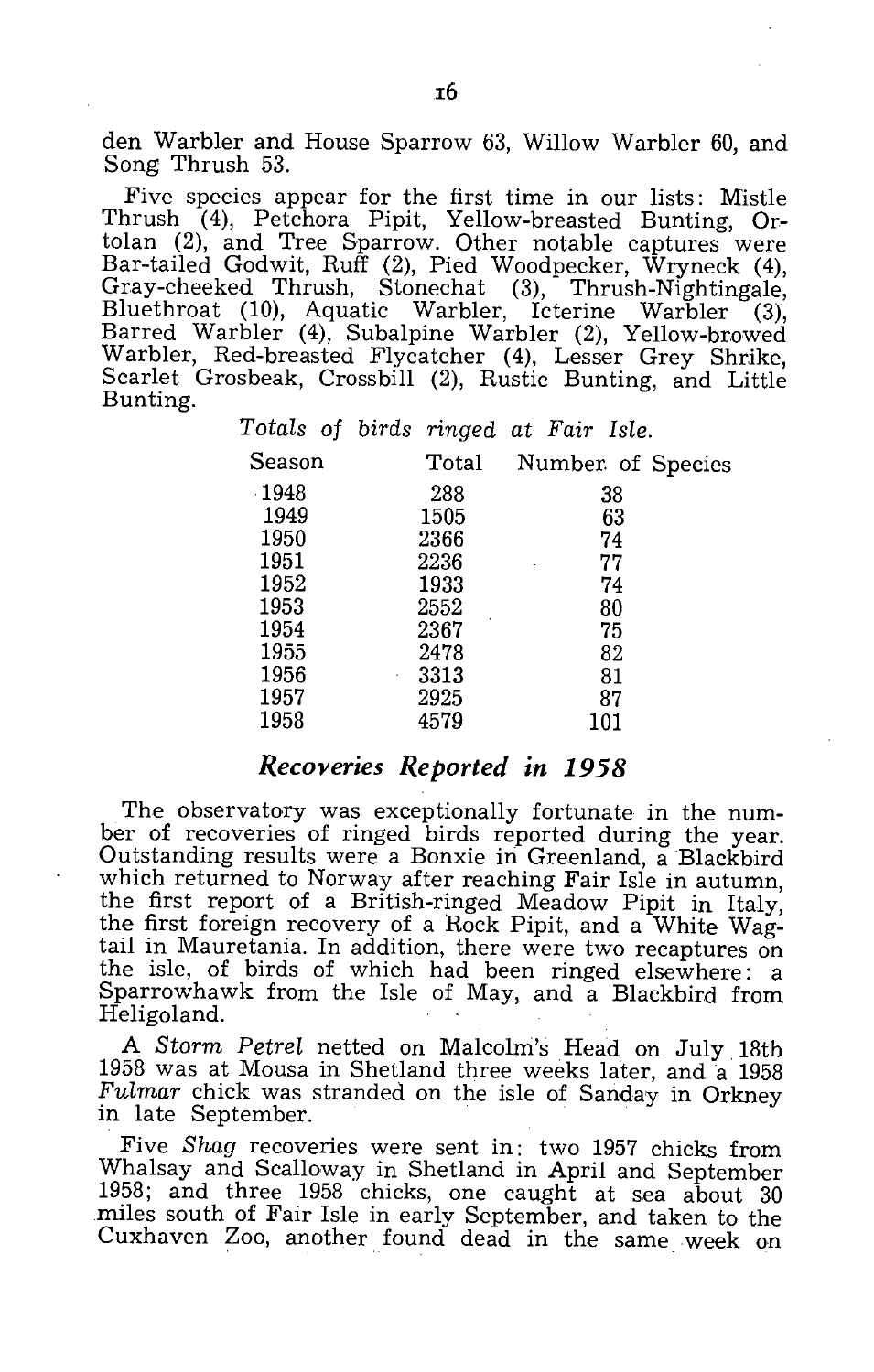Sanday, and the third on the west coast of Norway in November.

A *Sparrow hawk* ringed on the Isle of May on September 23rd 1957 turned up in the Gully trap on May 7th 1958.

A *Corncrake* caught in the hostel garage on May 11th was found dead in South Ronaldsay, Orkney, on July 30th 1958.

A young *Oystercatcher* of 1957 was in the Wirral, Cheshire, in February 1958, and a 1958 chick at Morecambe in late September.

There was a long-delayed report of a *Ringed Plover*, ringed on August 26th 1954, and killed at Santander, Spain, On May 27th 1956.

The Greenland *Bonxie* was a 1956 chick, found dead at Julianehab Fjord in the south-west of Greenland on July 28th 1958.

A young Lesser Black-backed Gull of 1958 was killed near Cadiz in December.

A 1958 *Puffin* chick died (oiled) at Seaton Carew, Co. Durham, on Christmas Day.

Three *Redwings* were reported, all of the Continental form. One ringed in November 1957 was near Athlone, Ireland, in the following January; a bird of October. 1956 was in the Gironde, S.W. France, in early March 1958; and one ringed on November 1st 1958 was at Tomintoul, Banffs., twelve days later.

Six *Blackbirds* of the 1958 crop were recovered before the end of the year. Three ringed in the "avalanche" of late March-early April are among them: one from Brae, Shetland, a week after ringing, another from Central Norway in late April, and the third from Nordrhein-Westfalen, West Germany, in July. The latter was presumably in its breeding-area, but all our previous summer recoveries have been from Scandinavia. Probably the big movement drew on a southerly population which is seldom drifted so far north. Three birds caught in November 1958 were recovered as follows: one ringed on the 5th was. in Co. Galway in December, another taken on the 21st had crossed to Egersund, S.W. Norway, by December 1st, and one caught on the 26th was near Fort William in late December. In addition to these, a German-ringed bird caught on Heligoland on November 17th 1958 was recaptured on Fair Isle on the 29th; there are strong grounds for believing that it had arrived there on the 19th or 20th.

Two *Wheatears* were found in S.W. France, a local juvenile in the Landes in mid-September, and a September migrant in the Gironde in late October.

The four *Meadow Pipit* returns included two veterans-a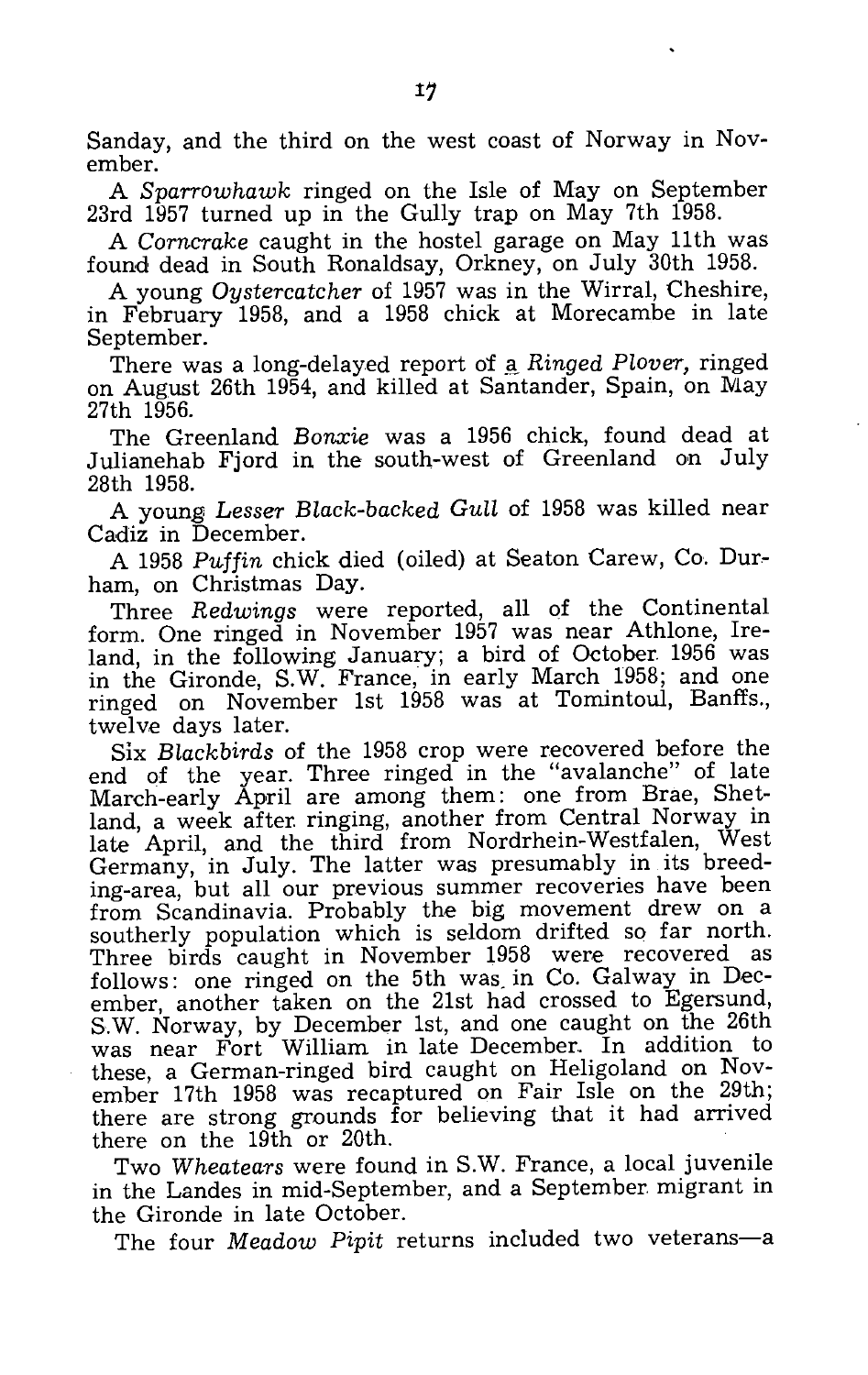juvenile of 1953 which was near Cadiz in January 1958, and another of 1954 killed in the Basses Pyrenees in early October. A September capture of 1957 died in the Landes in late February 1958. The fourth bird was the first British-ringed Meadow Pipit to be found at any distance from the western seaboard of Europe and Africa. Ringed on September 1st 1956, probably a passage-migrant, it was killed near Venice in November 1957.

A *Rock Pipit* youngster ringed in early July 1956, and recaptured several times until late August in that year, was found dead at Den Helder, Holland, in March 1958. It was known that some of the local Rock Pipits leave the isle in autumn, as there have been four earlier recoveries in Orkney and Scotland, and winter recaptures are almost all of birds more than one year old; but this is the first indication of longdistance migration by the local stock.

Finally a migrant *White Wagtail* trapped in August 1957 was killed near Boutilimit (N. of St Louis), French West Africa, in October 1958.

A few recaptures of local birds deserve mention. An Oystercatcher ringed as a chick in 1951 was found injured in June 1958. It was apparently one of a pair nesting on Meoness. (One of the breeding Lapwings was also seen to be ringed, probably a local chick of an earlier year, but this was not caught). The oldest Rock Pipit of the season was a juvenile of 1954, recaptured in each year since then, except 1957. One Starling has survived since September 1949, and several others since 1951. A juvenile Twite of 1953 was still living at the end of September 1958, and a female House Sparrow ringed in early May 1952 was caught in August.

Fuller details of the recoveries and recaptures will appear in the Bulletins.

### *Ecto parasites*

The collection of ectoparasites continued, and Peter Hope Jones made a special study of flea-infestation in the Rock Pipits, delousing nearly all the season's captures. Fleas were also taken from the bodies of twelve other species of bird, and from the nests of six species. Other ectoparasites were taken from twenty-two host-species. The collections are being submitted as usual to the Hon. Miriam Rothschild and Miss Theresa Clay.

#### *Publications*

*The BuLLetin.* There were again publication delays in 1958, due mainly to the pressure of other work in Mr Waterston's<br>office, where the master-sheets for the mimeographed where the master-sheets for the issues were prepared. Happily, it was discovered in the aut-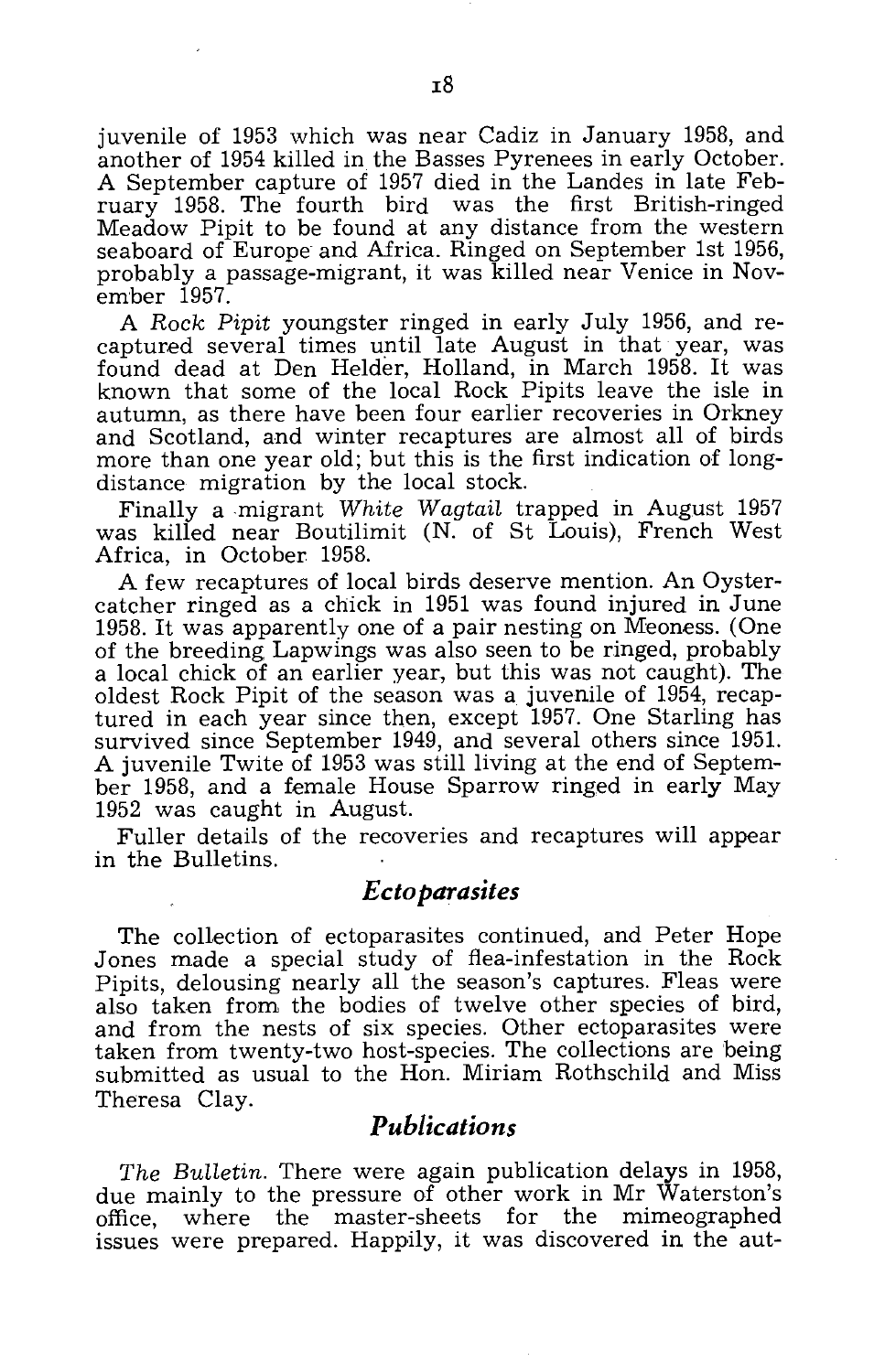umn that Messrs Walter Thomson of Selkirk could print the Bulletins and Reports at little or no extra cost to the Trust, and the appearance of Vol. 4 No. 1 (New Series) of the Bulletin, in a new guise, has been generally welcomed. No. 2 will have been despatched to Friends of Fair Isle before appearance of this report, and we can now say with confidence that any future delays should only be the result of a breakdown in the Warden's health, or his typewriter.

*Papers and Notes.* The following contributions concerned with ornithology at Fair Isle appeared in 1958:

DAVIS, Peter. "Black-throated Thrush at Fair Isle." *Brit. Birds*  51: 195-197.

"Thrush Nightingale at Fair Isle." *Brit. Birds* 51: 198.

"Serin at Fair Isle." *Brit. Birds* 51: 199.

"Rustic Bunting, at Fair Isle." *Brit. Birds* 51: 199-200.

"Lanceolated Warbler at Fair Isle." *Brit. Birds* 51: 243-244.

- DAVIS, Peter, and HOPE JONES, Peter. "Thrush Nightingale and probable Nightingale at Fair Isle, and the Problem of Identification." *Brit. Birds* 51: 356-357.
	- "Exceptional Passage of Common Gulls at Fair Isle." *Bird Migration* 1: 36-39.

WILLIAMSON. Kenneth. "Bergmann's Rule and Obligatory<br>Overseas Migration." Brit. Birds 51:209-232.

"Autumn Immigration of Redwings Turdus Musicus into Fair Isle." *Ibis* 100: 582-604.

A paper entitled "The Genetics of the Colour-Phases in the Arctic Skua," written by Peter O'Donald with the collaboration of the Warden, has been accepted for publication in the journal *Heredity.* 

The observatory has collaborated fully with the Editors of the "Recent Reports and News" feature in *British Birds,* and an account of the autumn migration in 1958 was contributed to the first issue of the new B.T.O. Bulletin, *Bird Migration.* 

The Warden took part in the very successful "Bird Observatories Radio Link" broadcast in "The Naturalist" series on the B.B.C. Home Service on October 19th 1958.

#### *STOP PRESS*

. As a result of the very severe weather on Fair Isle in February 1960 when snow conditions were the worst in living memory, much damage has been done to all the Traps-necessitating considerable expenditure on repairs.

Any donations towards the cost of these would be very much appreciated.

IAN R. PITMAN.

*Hon. Treasurer.*